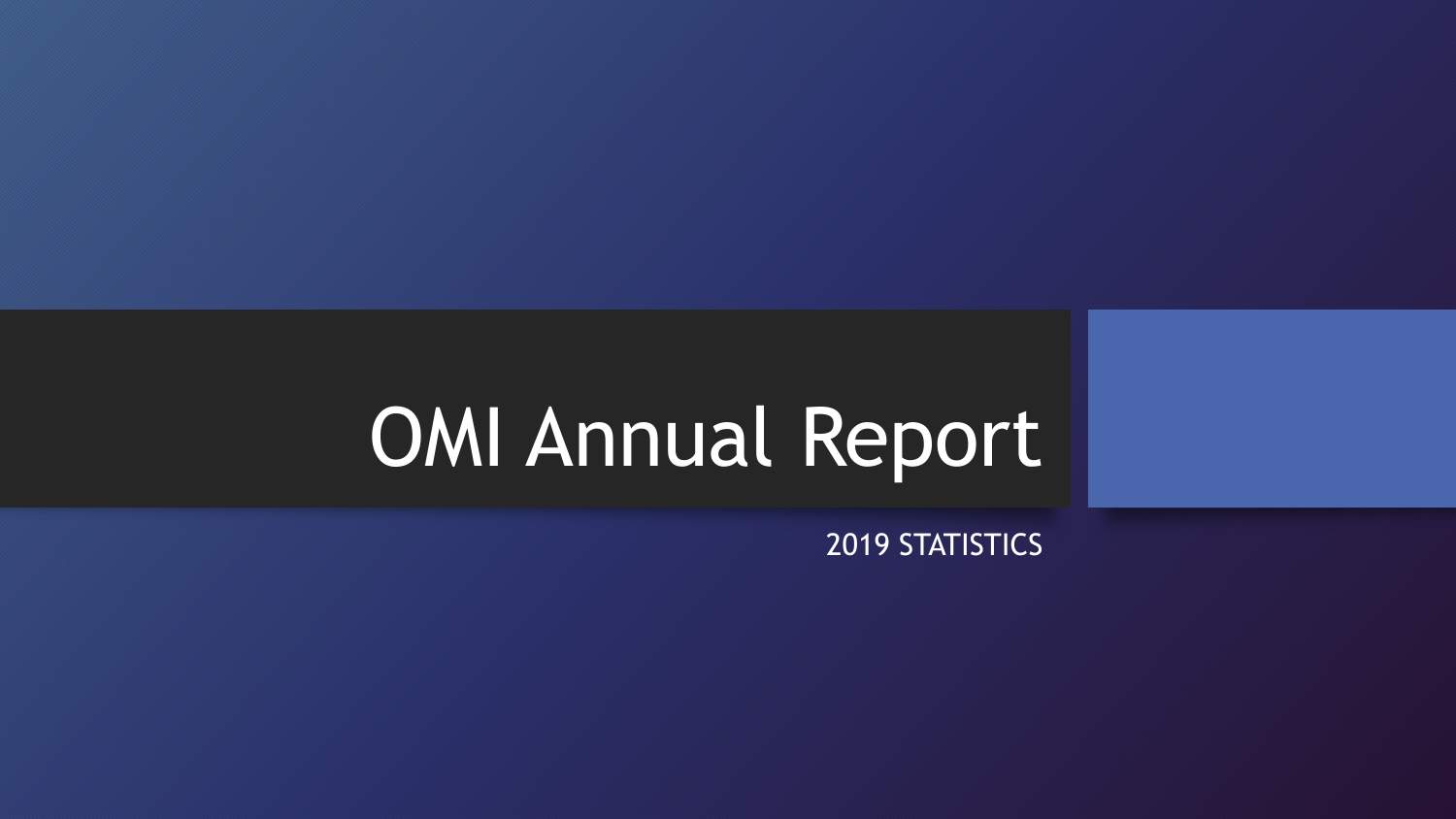### Total Number of Cases =

- Number of Cases Opened against Police = 189\*\*
	- Zone  $1 = 20$
	- Zone  $2 = 31$
	- Zone  $3 = 25$
	- Zone  $4 = 17'$
	- Zone  $5 = 35$
	- Zone  $6 = 21$
	- $\cdot$  SDD = 10
	- $N/V = 4$
	- Major Crimes = 4
	- Other Units = 7
	- Currently Open = 15

\*\*There were also 16 cases that were Closed because they were not timely filed, the accused were determined to be from a different jurisdiction or were not investigated further because during the evaluation at intake they were determined not to be a complaint. There were also 7 calls referred to the Zone.

- Number of Cases Opened against Other Departments = 56
	- Dept. of Public Works = 13
	- Permits, Licenses & Inspection = 12
	- Bureau of Fire = 10
	- Crossing Guards = 8
	- Emergency Medical Services = 5
	- Citiparks = 2
	- Mobility & Infrastructure = 2
	- Commission on Human Relations = 1
	- Animal Control = 1
	- Finance  $= 1$
	- Innovation & Performance = 1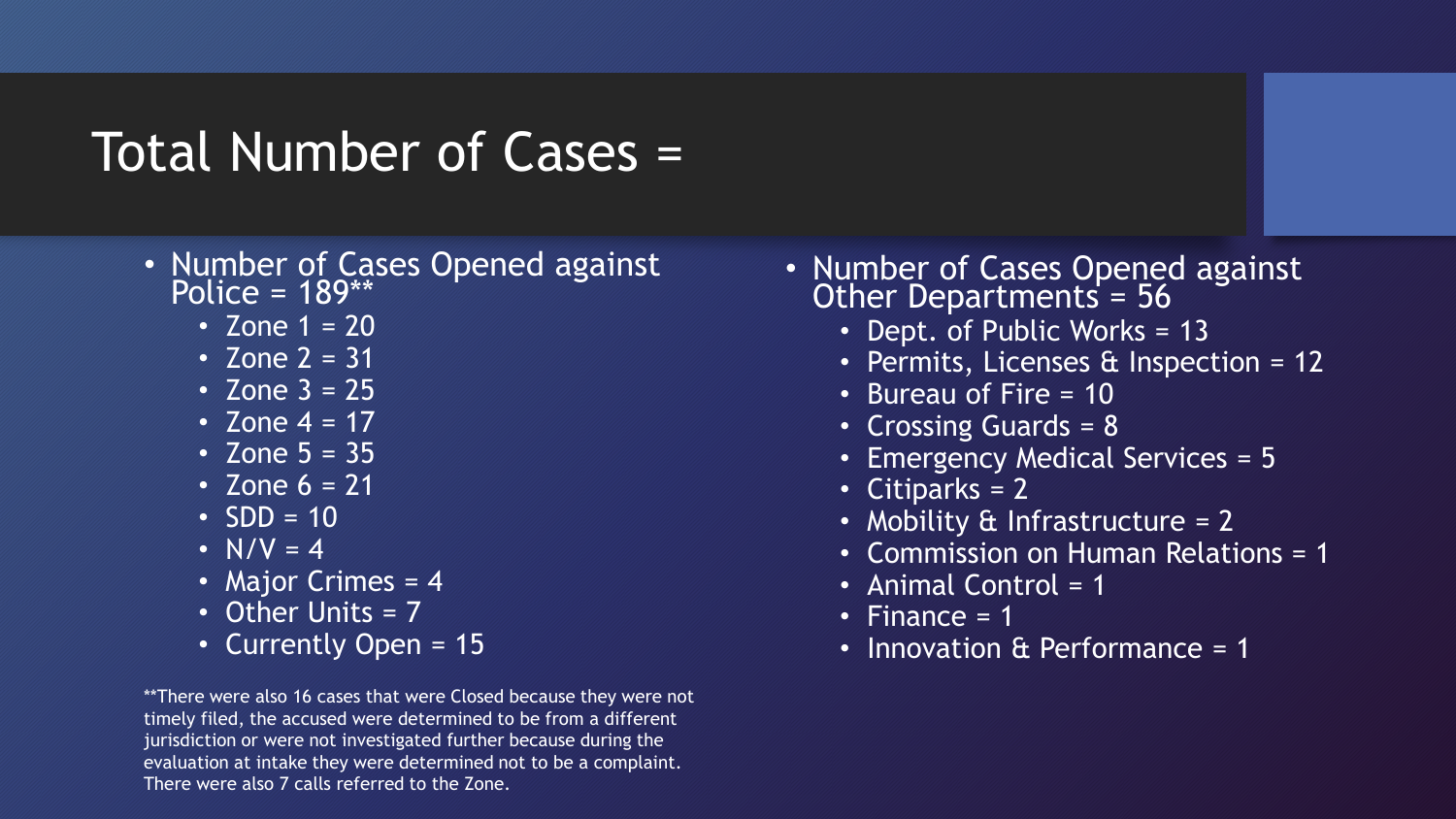### Top Categories of Cases Opened

### **Bureau of Police**

- Standards of Conduct
	- Conduct Toward the Public
	- Conduct Unbecoming
	- Neglect of Duty
- Search & Seizure
- Use of Force
- Racial Profiling/Unbiased Policing
- Traffic Stops

### **Other Departments**

- Violations of Human Resources Disciplinary Manual
	- Disruptive Behavior/Unbecoming **Conduct**
	- Non-Performance of Duties
	- Disobedience of Written Regulations
- Violations of the No Discrimination/No Harassment/No Retaliation (No DHR) **Policy**
- Domestic Violence Policy
- Residency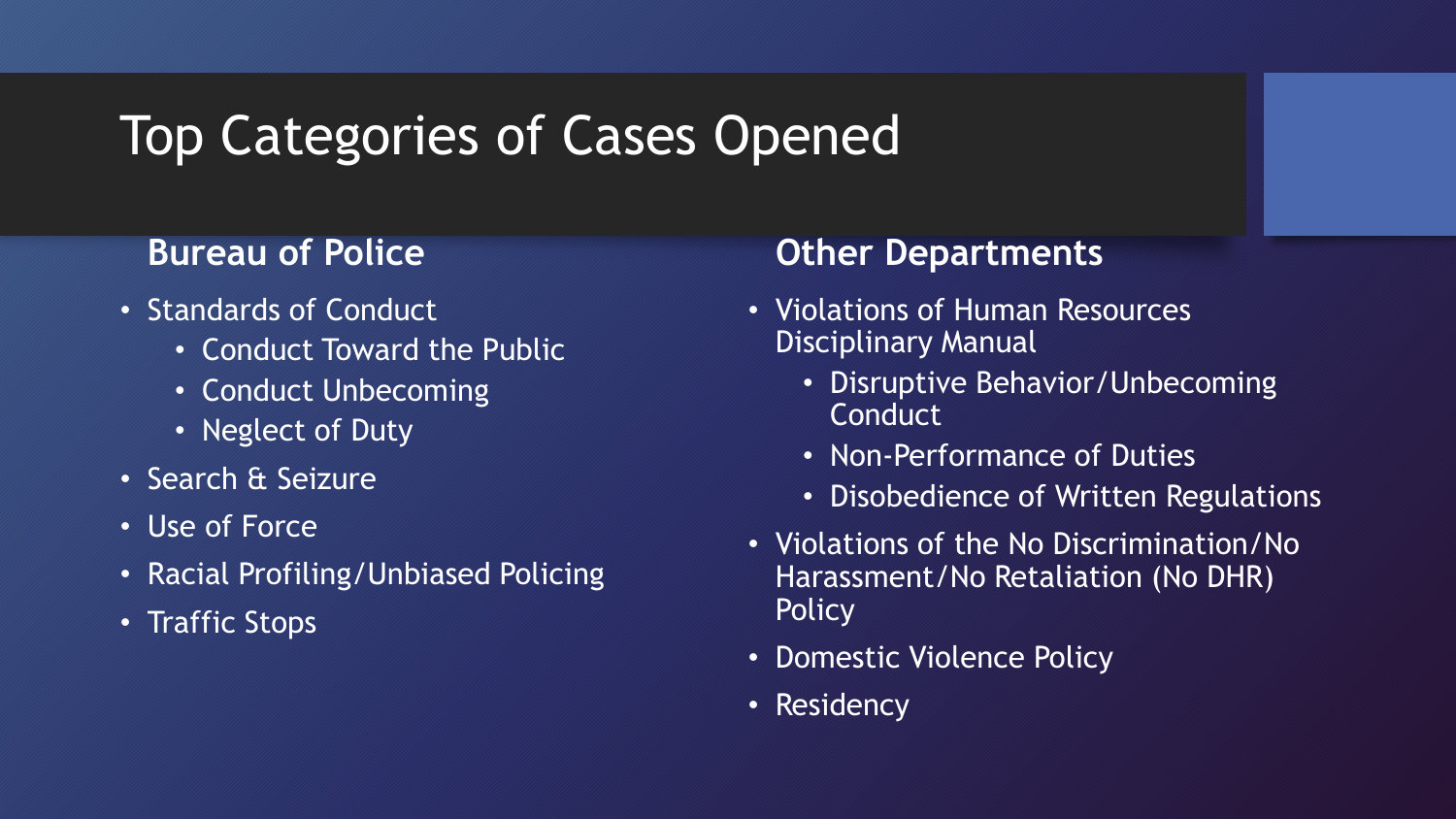# Types of Analysis

- Allegation A specific accusation made by a citizen complainant or accused employee's Departmental Director or Bureau Chief that a City employee has engaged in misconduct.
- Collateral misconduct An action (or non-action) on behalf of a City employee that an investigator believes may have occurred that was not specifically alleged by the complainant.
- Findings as to both types of policy violations are being reported in this annual report.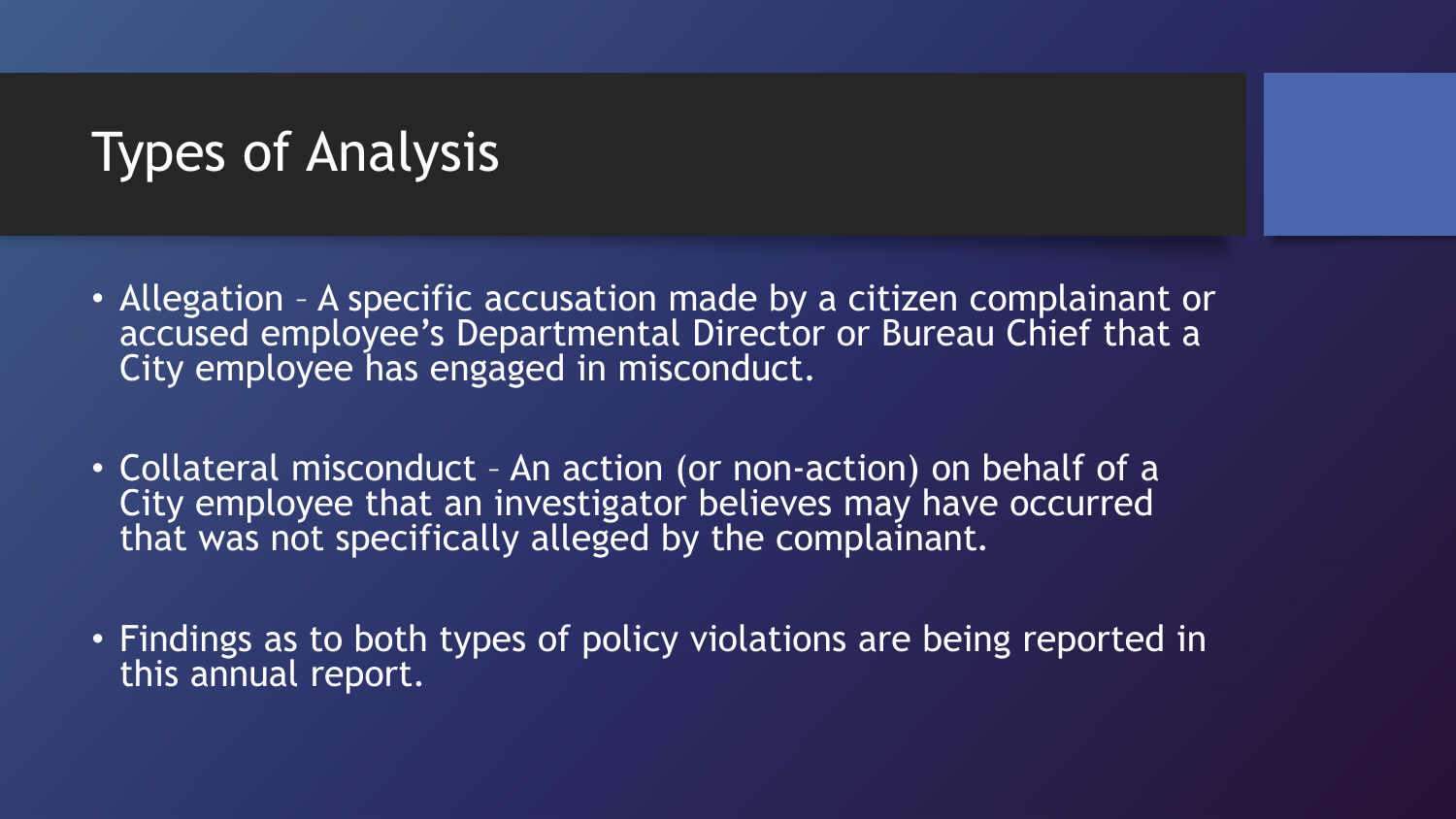### Complaints filed against City employees 2015-2019



*\*\*2018's total number of complaints against police was misreported as 157 when is was 147*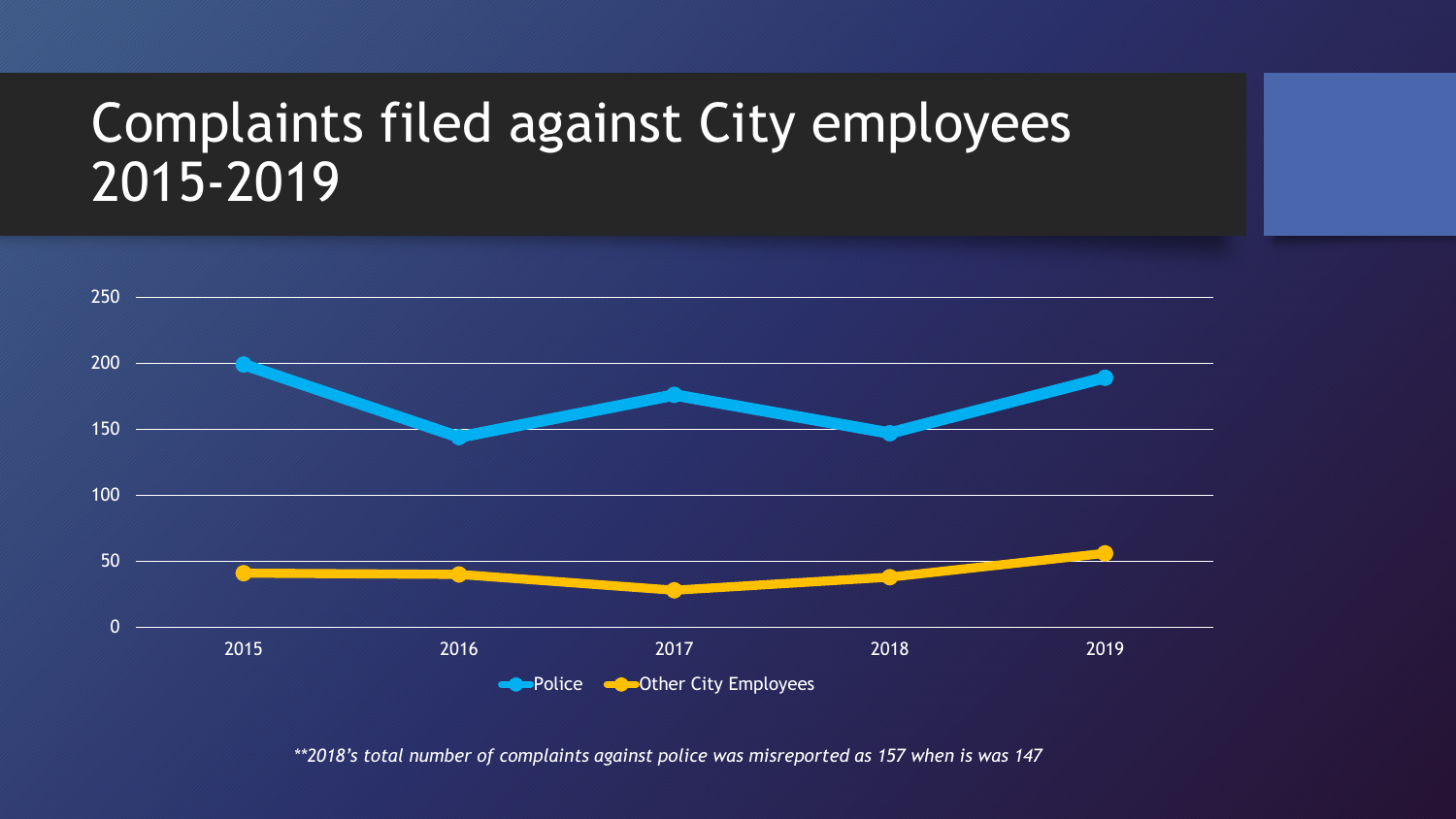# Total allegations investigated against non-police employees = 56

Verbal/Demeanor and Courtesy = 21 Non-Performance of Duties = 16 Violations of the No DHR Policy = 7 Disobedience of Written Regulations = 7 Domestic Violence Policy = 2 Damage to Property = 1 Falsification = 1 Residency = 1



■ Citizen ■ Dept. Referred ■ Anonymous Tip ■ OMI Initiated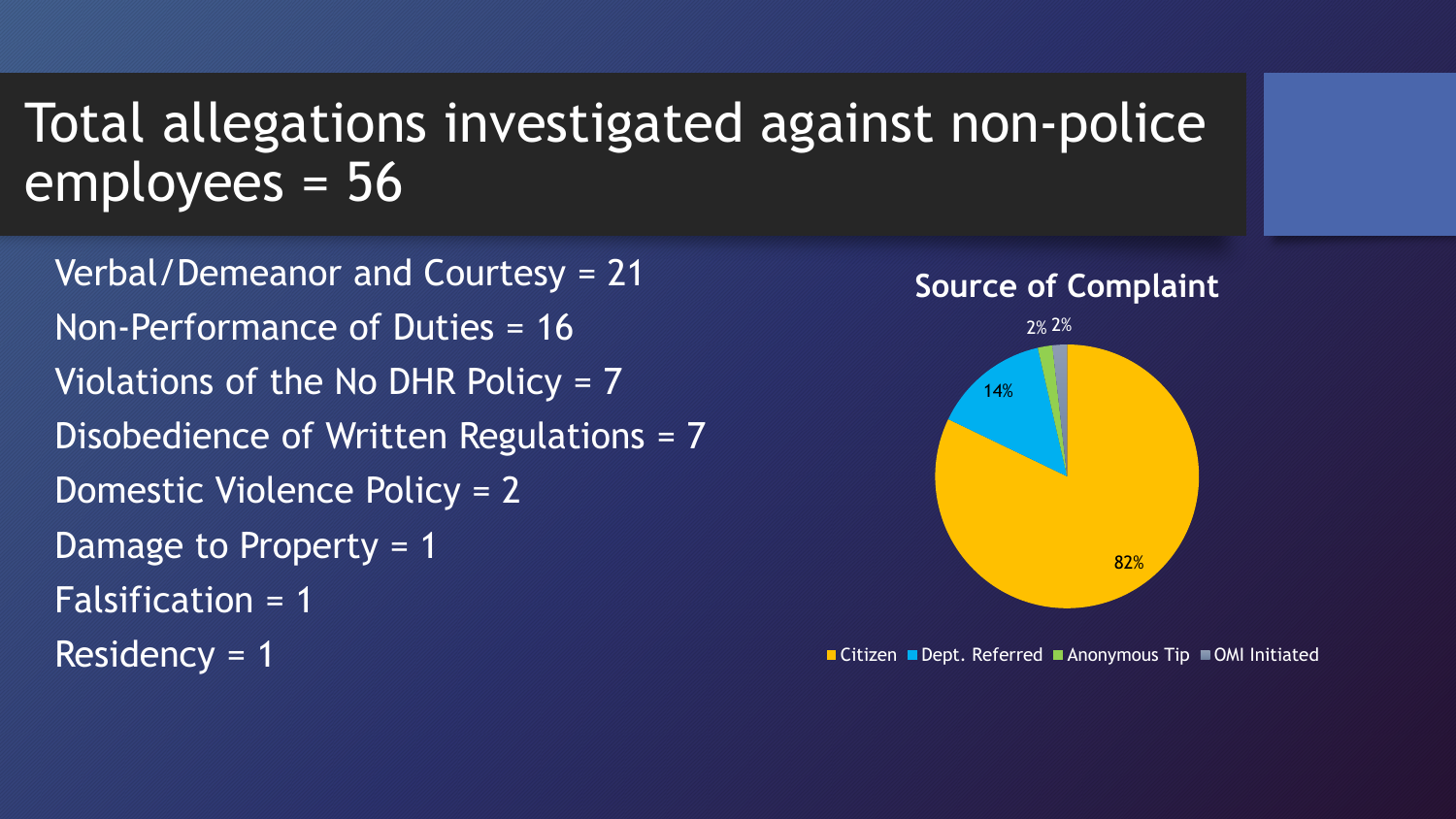### Non-Police Complaints

Disposition of Allegations



Exonerated Not Resolved Sustained Unfounded Open



Disposition – Citizen v. Department Referred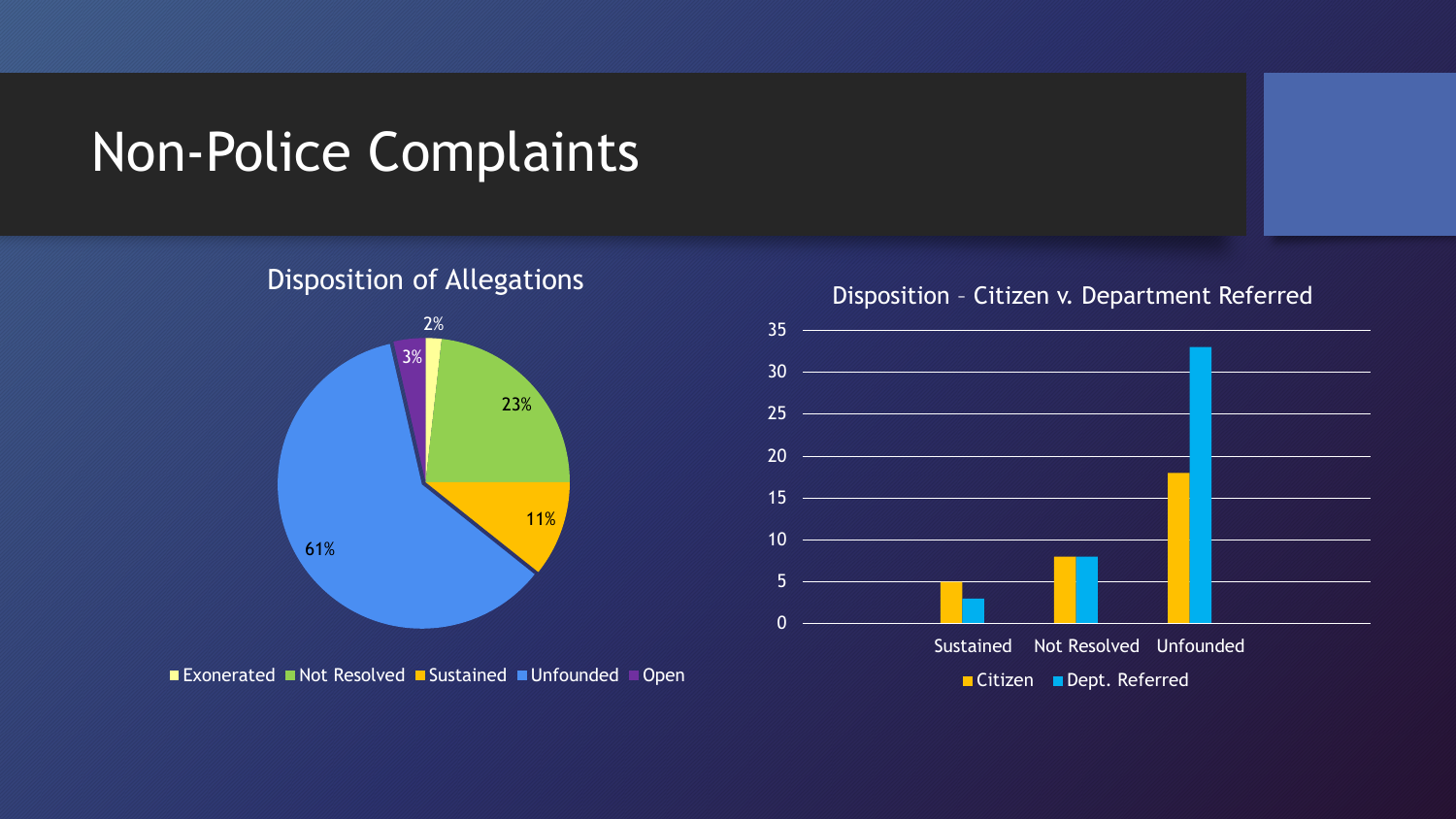# Total allegations investigated against police = 372

- Standards of Conduct
	- Conduct Toward the Public = 104
	- Conduct Unbecoming = 34
	- Neglect of Duty = 61
	- Obedience to Orders & Laws = 12
- Warrantless Searches & Seizures
	- Vehicle Stops = 27
	- Investigatory Stops & Pat Down Searches =  $18$
	- Vehicle Searches = 9
- Allegations related to reporting or BWC/MVR usage = 22
- Use of Force
	- General Excessive Force = 24
	- Specific Use of Force complaint  $(i.e.$  handcuffing, TASER,  $etc.$ ) = 3
- Unbiased Policing = 16
- Towing  $= 8$
- Remainder are various other alleged violations (5 or less allegations per policy)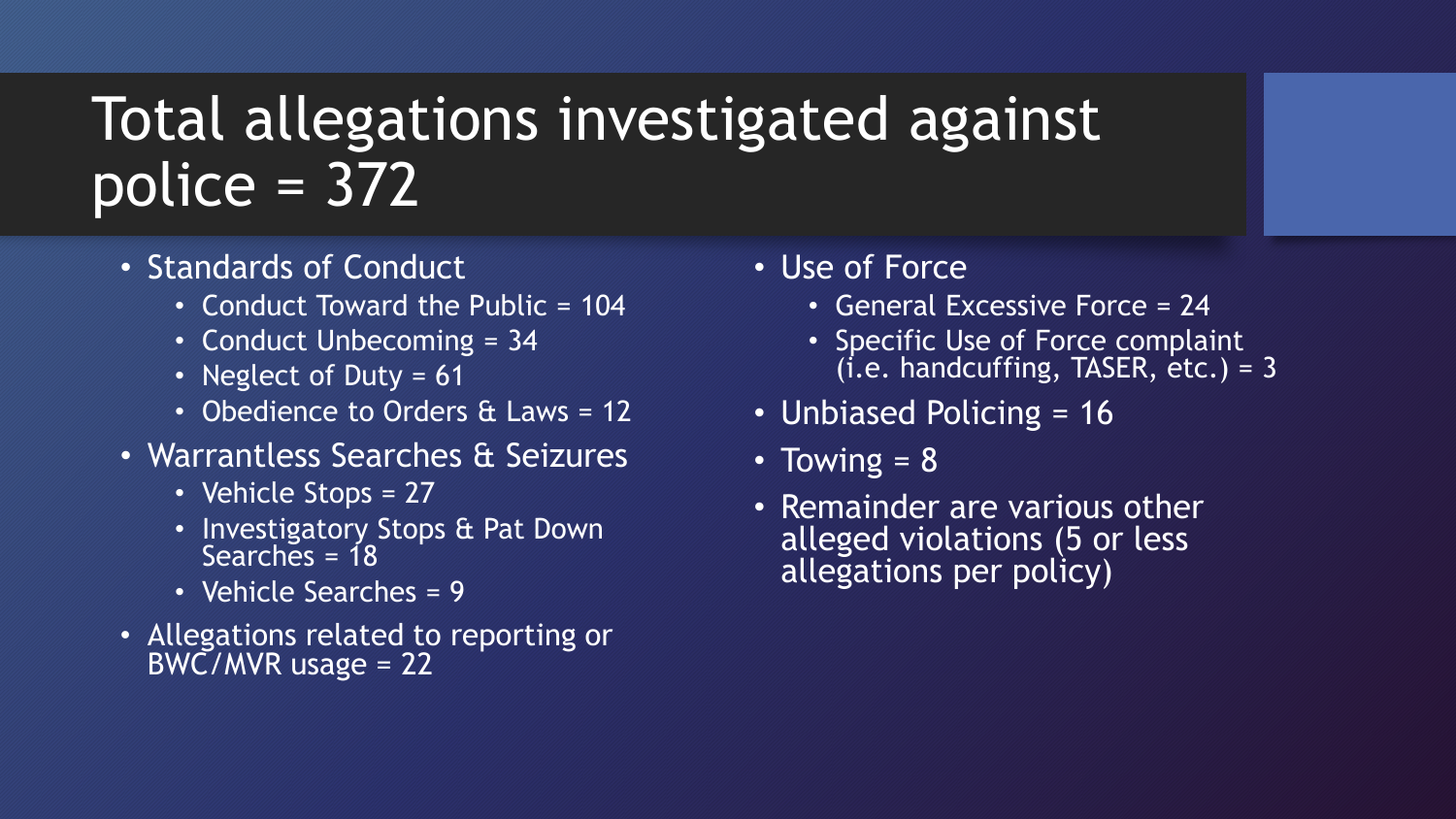- Cases Opened = 20
- Total of 45 Allegations
	- Conduct Toward the Public = 10
	- Neglect of Duty = 8
	- Search/Seizure/Detention = 8
	- Vehicle Stops = 7
	- Conduct Unbecoming = 4
	- $\cdot$  Use of Force = 3
	- No DHR, DV, BWC Usage, Traffic Investigations and Unbiased Policing = 1 each
- Still open = 1





■ Exonerated Not Resolved Bustained Unfounded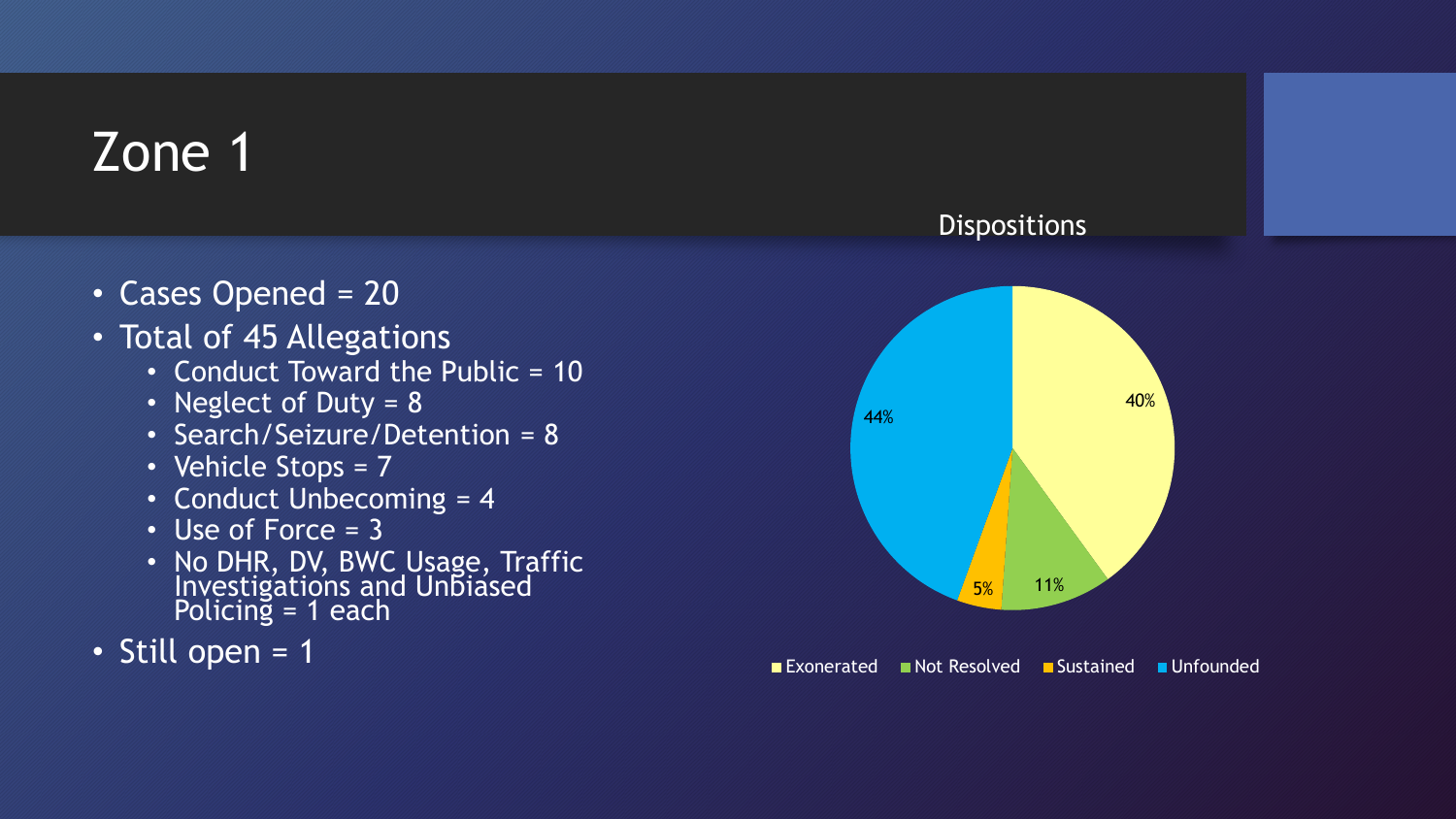- Cases Opened = 31
- Total of 73 Allegations
	- Conduct Toward the Public = 28
	- Neglect of Duty = 16
	- Reports and Use of BWC/MVR = 8
	- Vehicle Stops = 7
	- Use of Force  $= 4$
	- Conduct Unbecoming = 3
	- Other Standards of Conduct = 3
	- Search & Seizure = 2
	- Obedience to Laws & Orders = 2
- Still open = 1

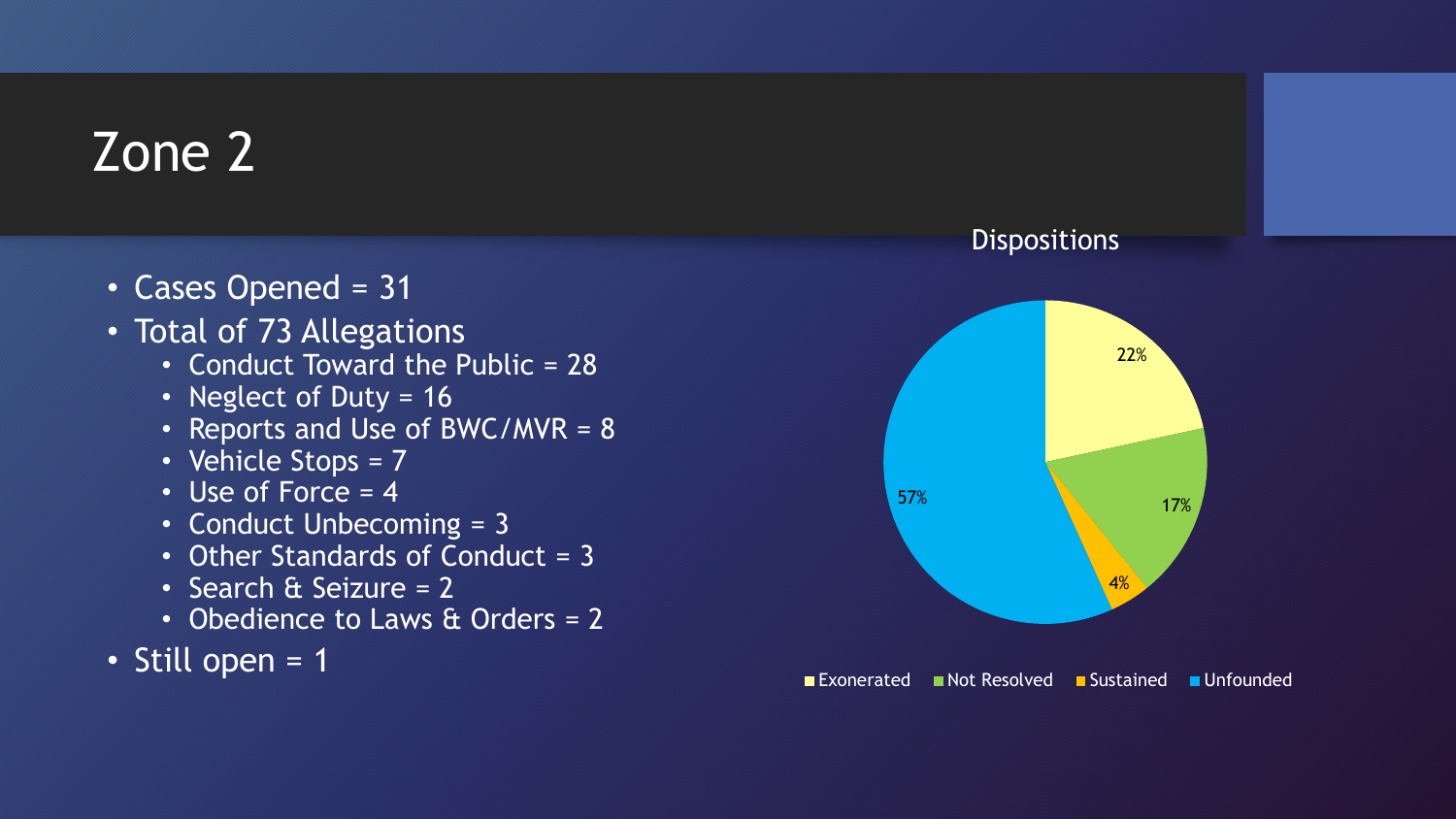- Cases Opened = 25
- Total of 45 Allegations
	- Conduct Toward the Public = 16
	- Use of Force = 7
	- Neglect of Duty = 5
	- Vehicle Stops = 5
	- Conduct Unbecoming = 5
	- Obedience to Orders & Laws = 2
	- Truthfulness = 2
	- Reports  $= 1$
	- Responding to CIT Incidents = 1
	- Towing = 1
- Still open = 3

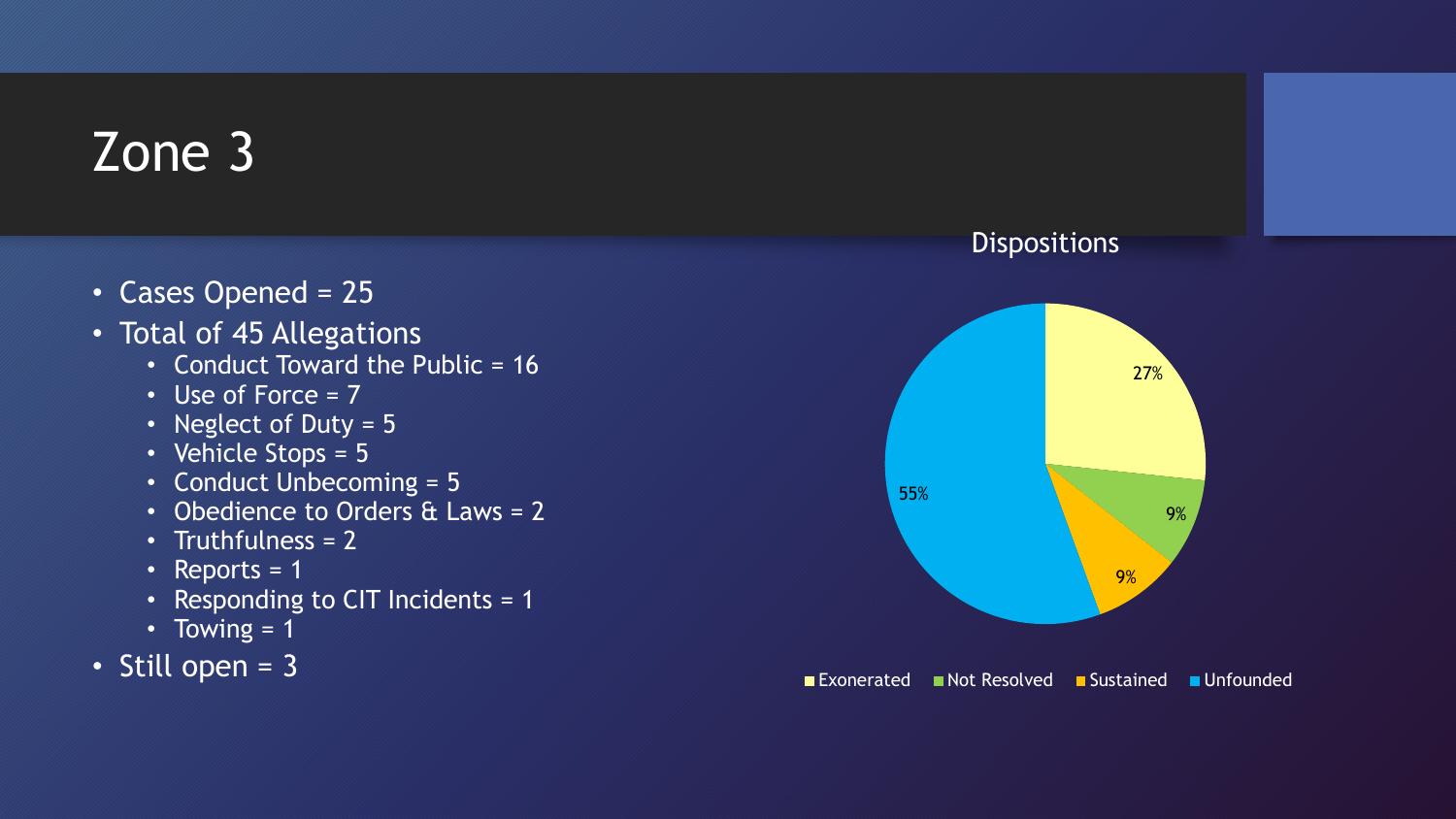- Cases Opened = 17
- Total of 33 Allegations
	- Neglect of Duty = 10
	- Conduct Toward the Public = 9
	- Conduct Unbecoming = 4
	- Search/Seizure & Arrests = 4
	- Obedience to Orders/Laws = 2
	- Unbiased Policing = 2
	- Incompetency = 1
	- Towing  $= 1$
- $\cdot$  Still open = 0

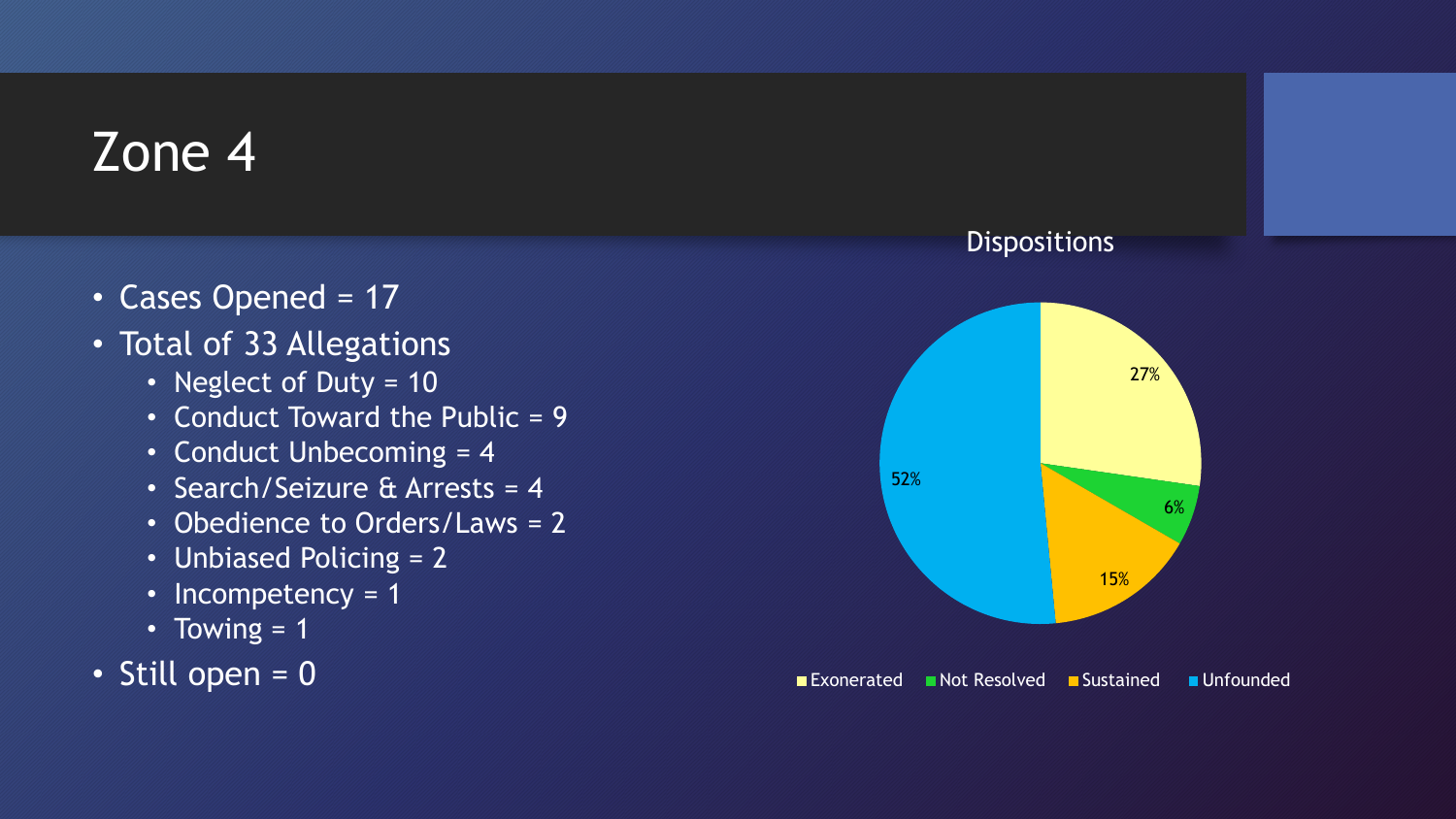- Cases Opened = 35
- Total of 94 Allegations
	- Conduct Toward the Public = 23
	- Search/Seizure/Detentions = 19
	- Neglect of Duty = 11
	- Unbiased Policing = 10
	- Reports & BWC Usage = 7
	- Conduct Unbecoming = 6
	- Use of Force  $= 6$
	- Towing  $= 4$
	- Obedience to Order & Laws = 3
	- Vehicle Stops = 3
	- Truthfulness =  $2$
- Still open  $= 4$





■Exonerated Not Resolved Bustained Unfounded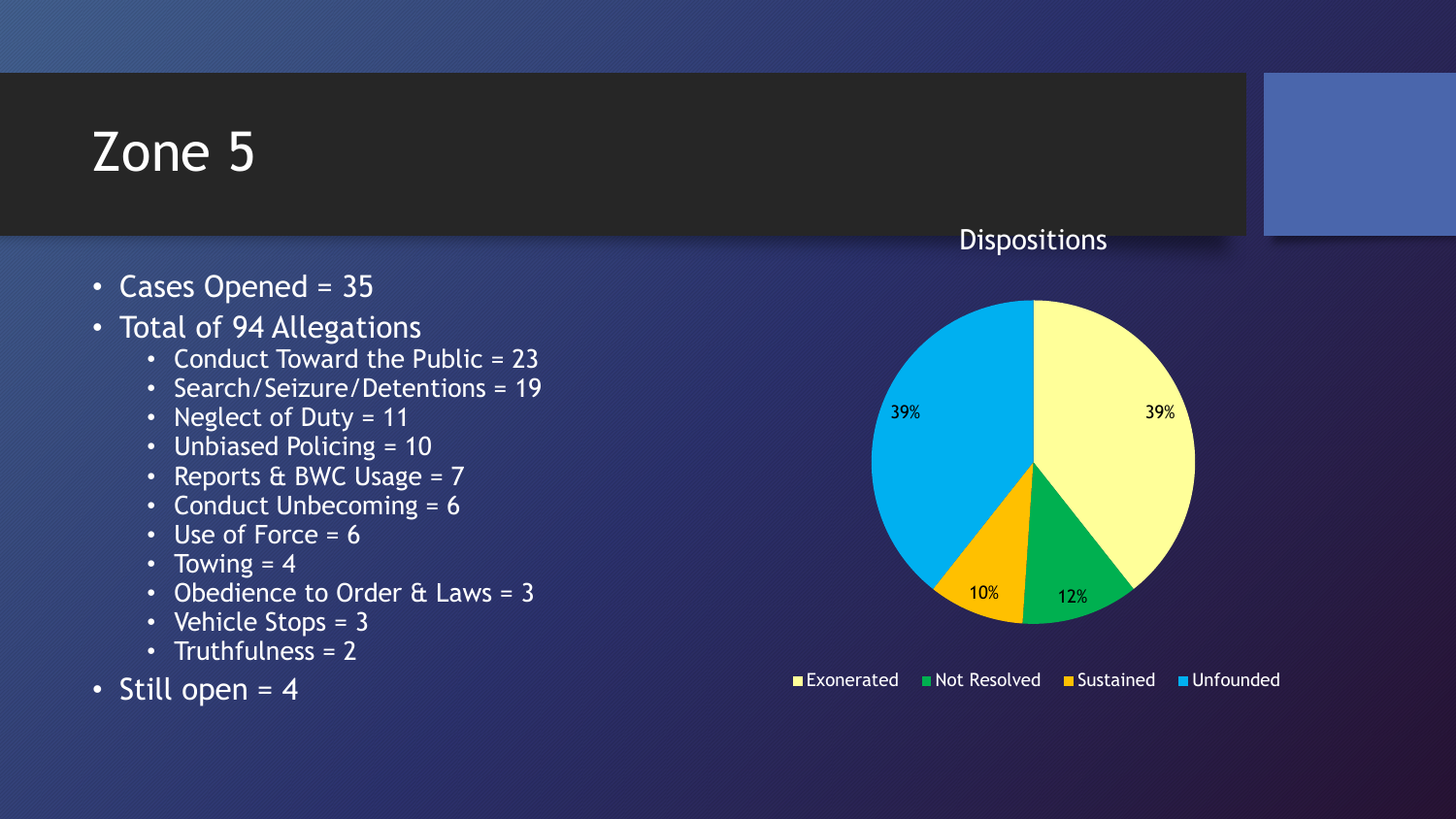- Cases Opened = 21
- Total of 37 Allegations
	- Search, Seizure & Arrests = 10
	- Conduct Toward the Public  $= 7$
	- Neglect of Duty = 6
	- Conduct Unbecoming = 4
	- Use of Force = 3
	- Responding to Domestic Violence = 2
	- Obedience to Orders/Laws = 2
	- Towing = 2
	- Reports = 1
- Still open  $= 4$





■Exonerated Not Resolved Bustained Unfounded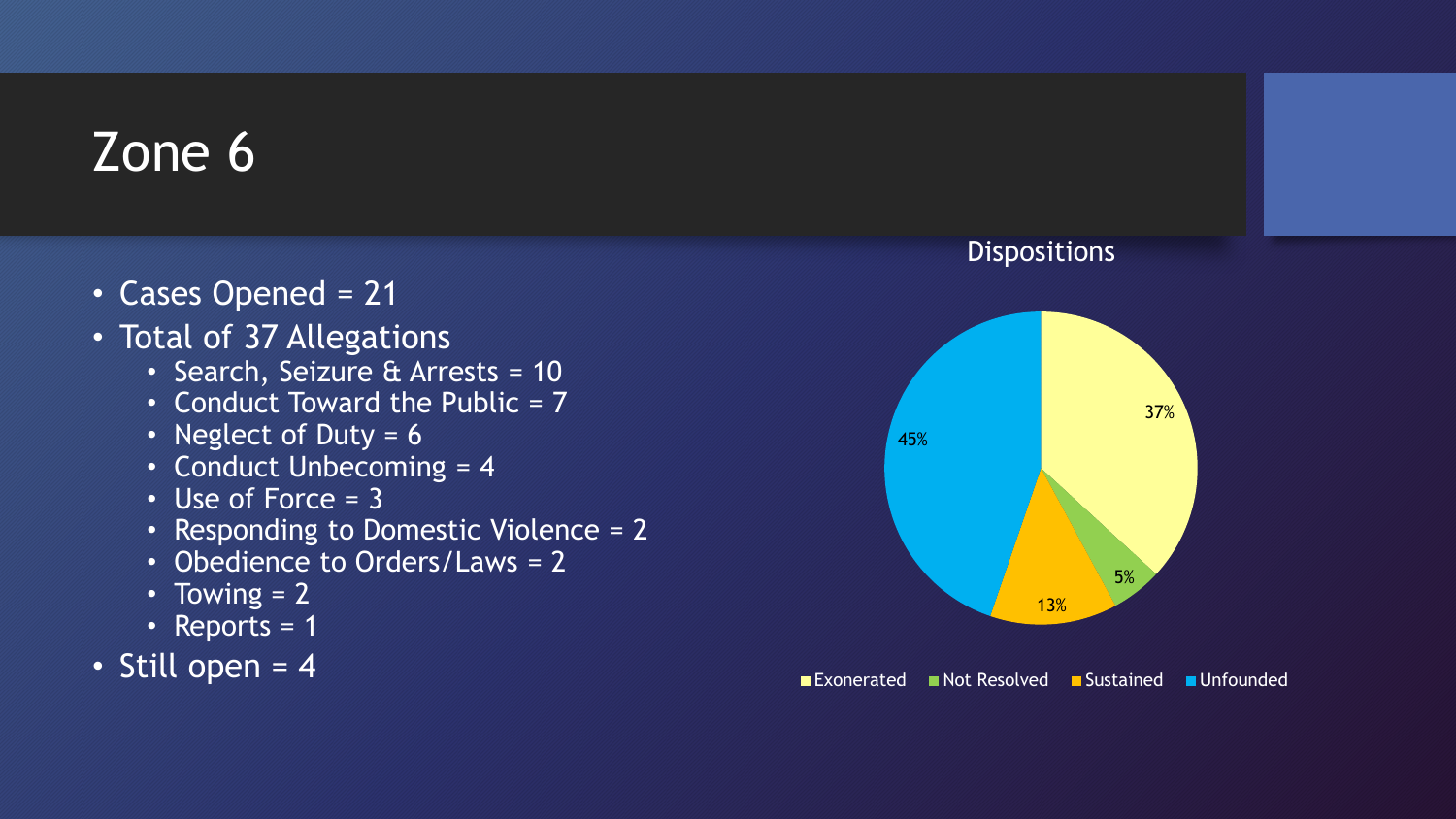### SDD

- Cases Opened = 10
- Total of 11 Allegations
	- Conduct Toward the Public = 5
	- Conduct Unbecoming = 2
	- Search & Seizure = 2
	- Neglect of Duty = 1
	- Use of Force = 1
- Still open = 2

# 18% 30% 18% 37%

**Dispositions** 

Exonerated Not Resolved Sustained Unfounded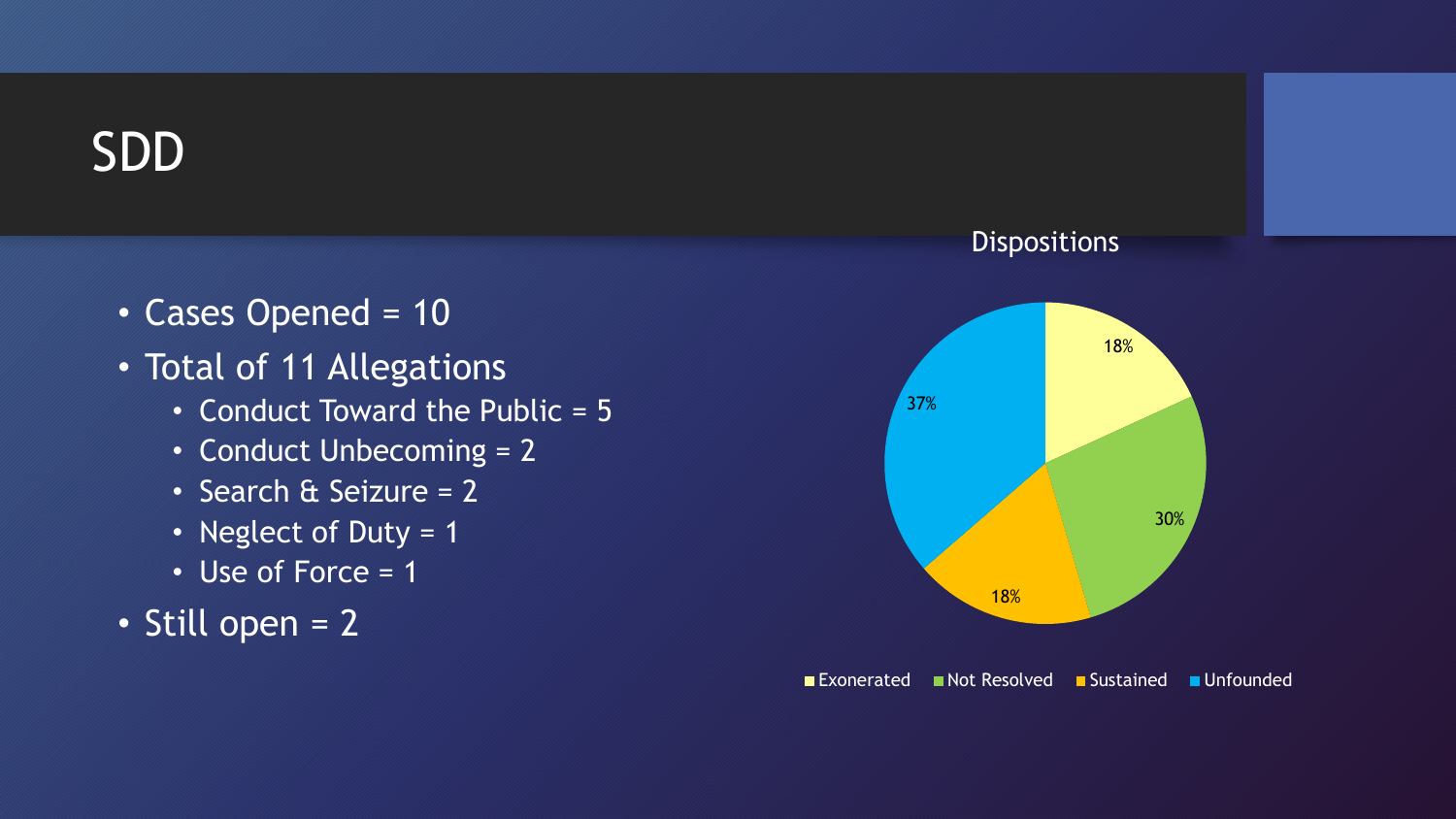### Narcotics & Vice

- Cases Opened = 4
- Total of 9 Allegations
	- Conduct Toward the Public = 3
	- Search & Seizure = 3
	- Use of Force = 2
	- Conduct Unbecoming = 1
- Still open = 0

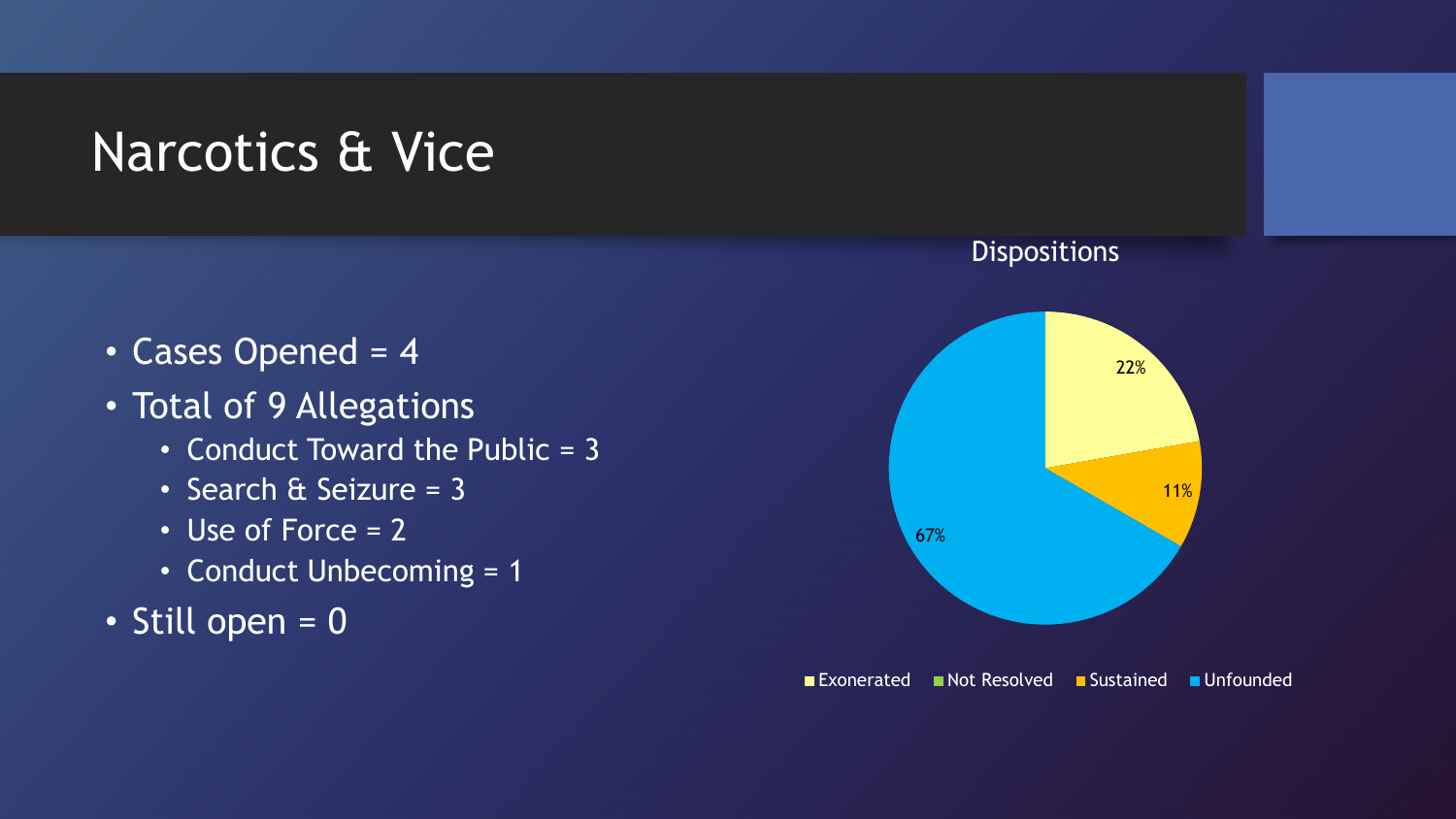# Major Crimes

- Cases Opened = 4
- Total of 5 Allegations
	- Conduct Toward the Public = 2
	- Conduct Unbecoming = 2
	- Arrests  $= 1$
- Still open = 0

#### **Dispositions**



■ Exonerated Not Resolved Bustained Unfounded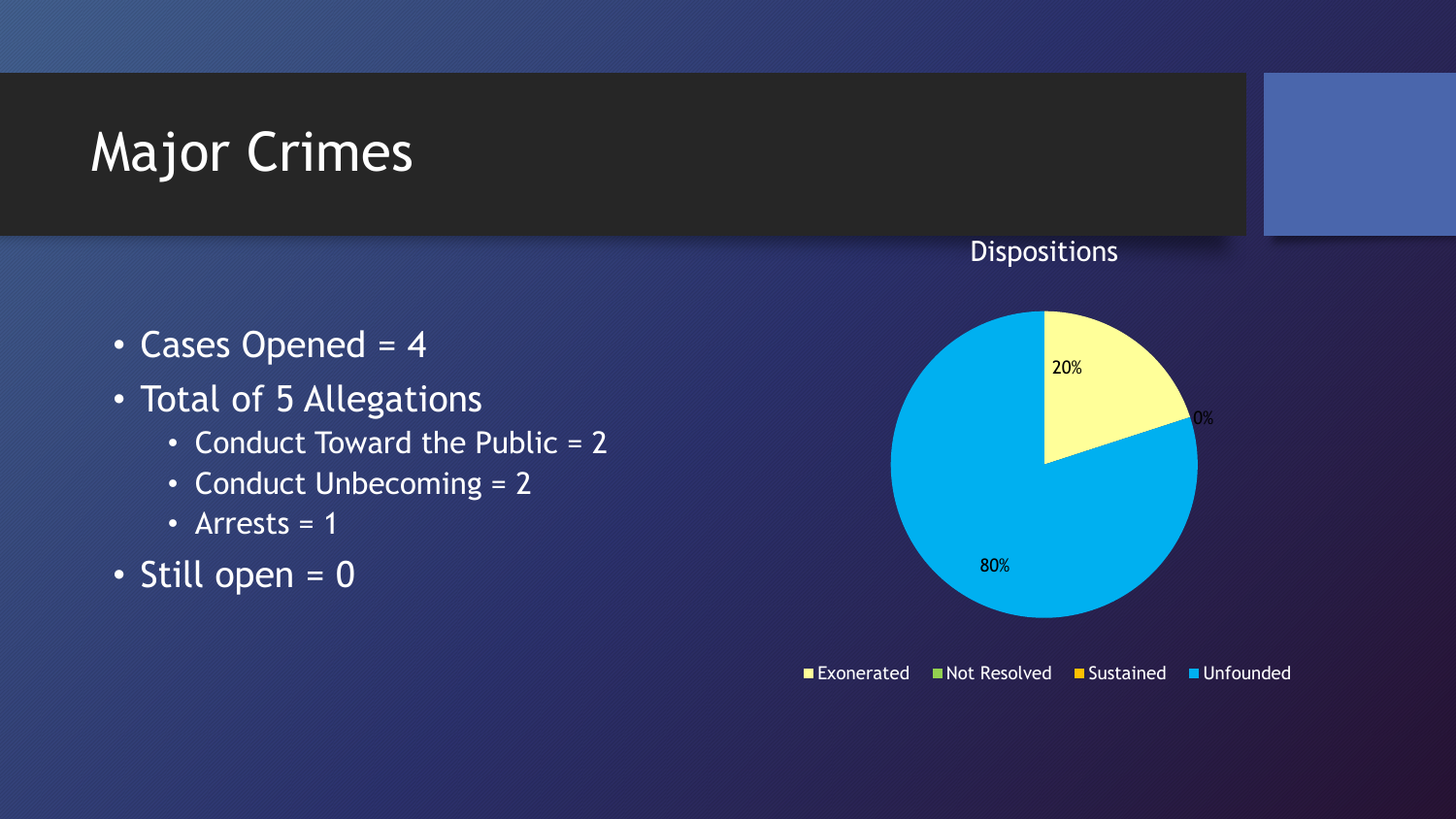# Other Units

- Cases Opened = 7
- Total of 18 Allegations
	- Neglect of Duty = 4
	- Conduct Unbecoming = 3
	- Unbiased Policing = 3
	- BWC Usage  $= 3$
	- Conduct Toward the Public = 1
	- No DHR =  $1$
	- Obedience to Laws & Orders = 1
	- Search & Seizures = 1
	- Use of Force = 1
- Still open = 0



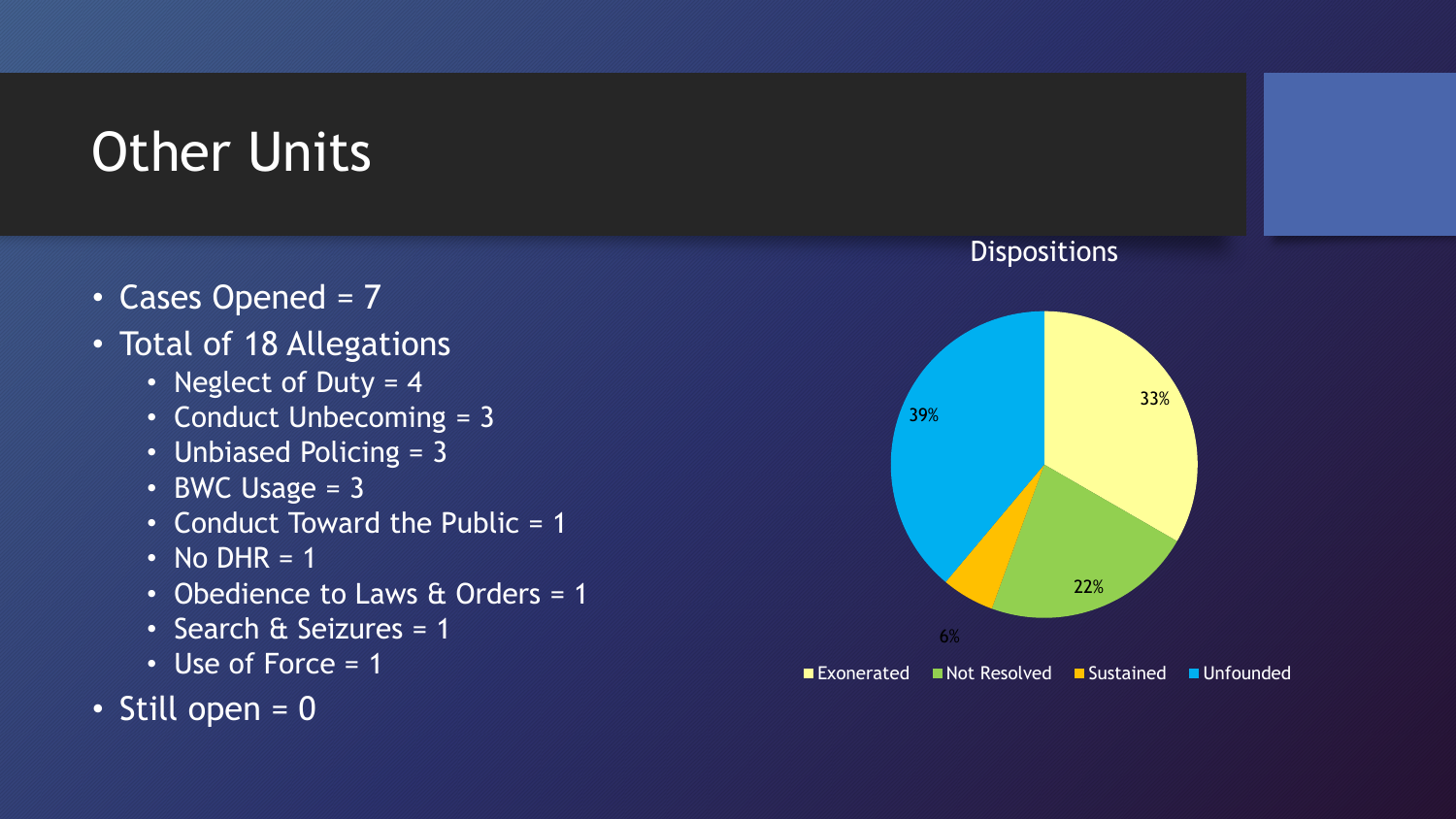### Standards of Conduct Allegations – Bureau Wide



#### Comparison 2017 to 2019

 $2017 = 2018 = 2019$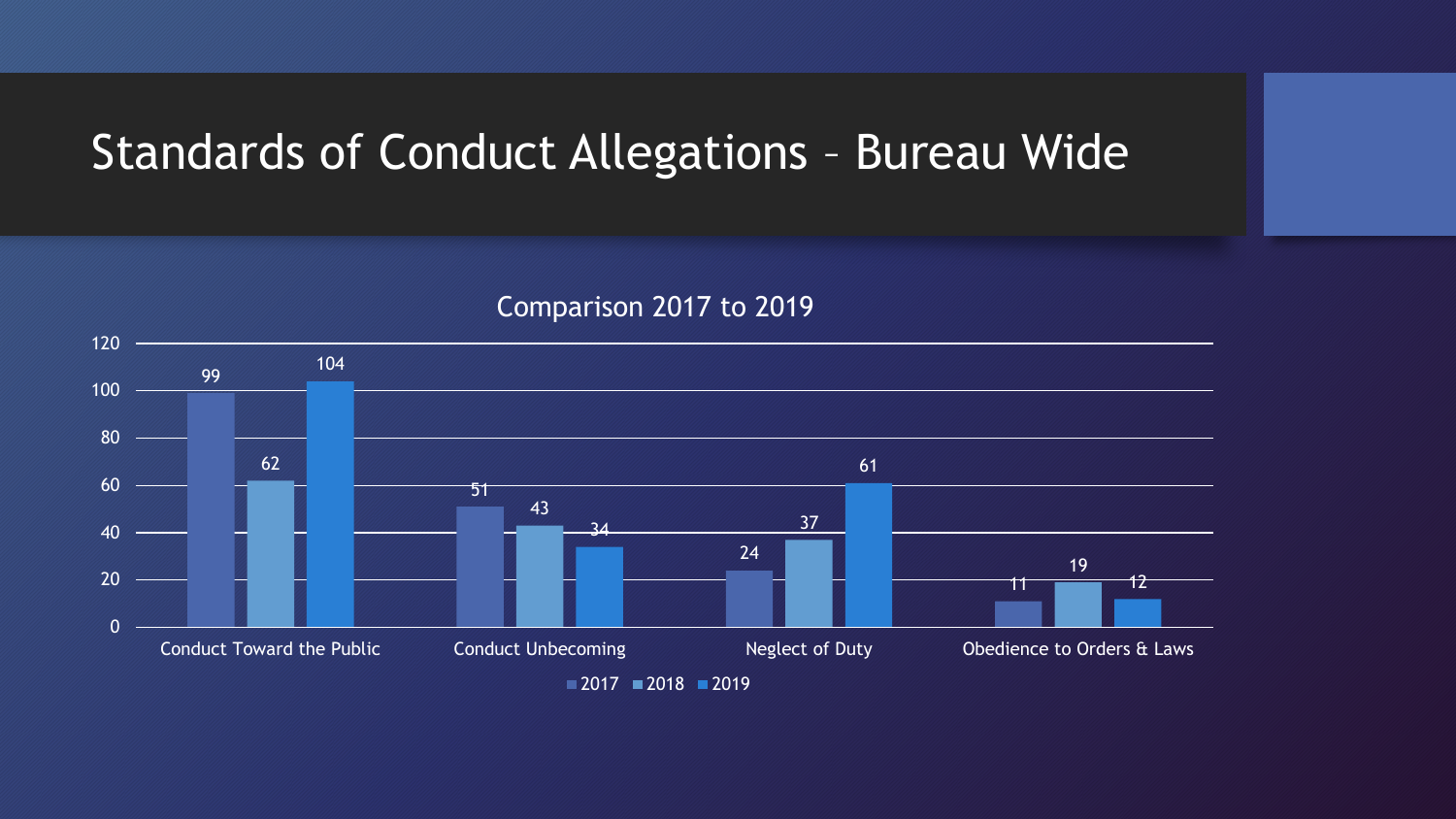### Standards of Conduct Dispositions – Bureau Wide

#### Conduct Toward the Public



#### Conduct Unbecoming



■Exonerated Not Resolved Sustained Unfounded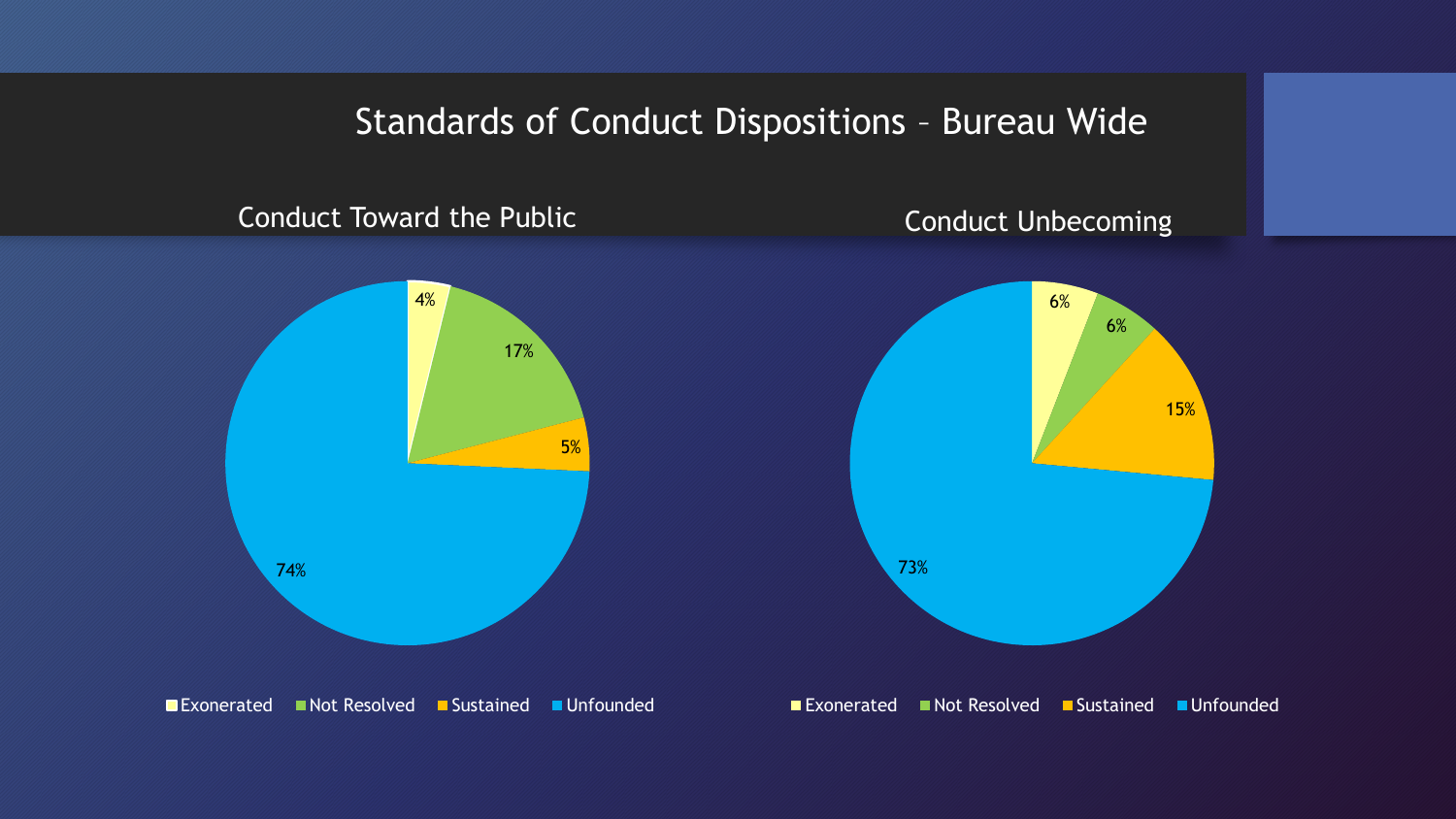### Standards of Conduct Dispositions cont'd.

Neglect of Duty

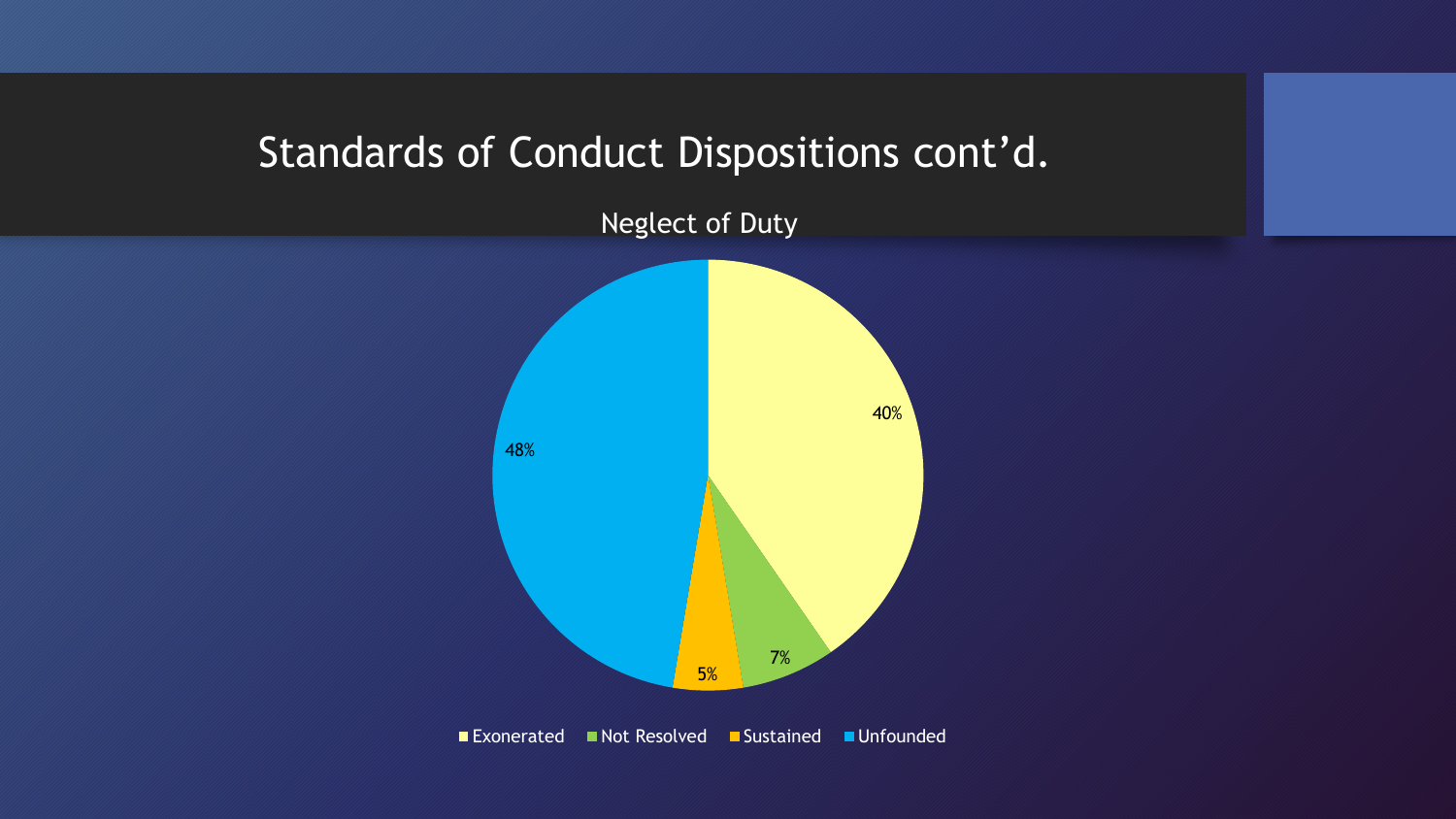### Search & Seizure Dispositions

Vehicle Stops = 21 Exonerated, 5 Not Resolved and 1 Unfounded Investigatory Stops & Pat Down Searches = 11 Exonerated, 4 Sustained and 3 Unfounded

Vehicle Searches = 6 Exonerated, 2 Not Resolved and 1 Unfounded



Exonerated Not Resolved Sustained Unfounded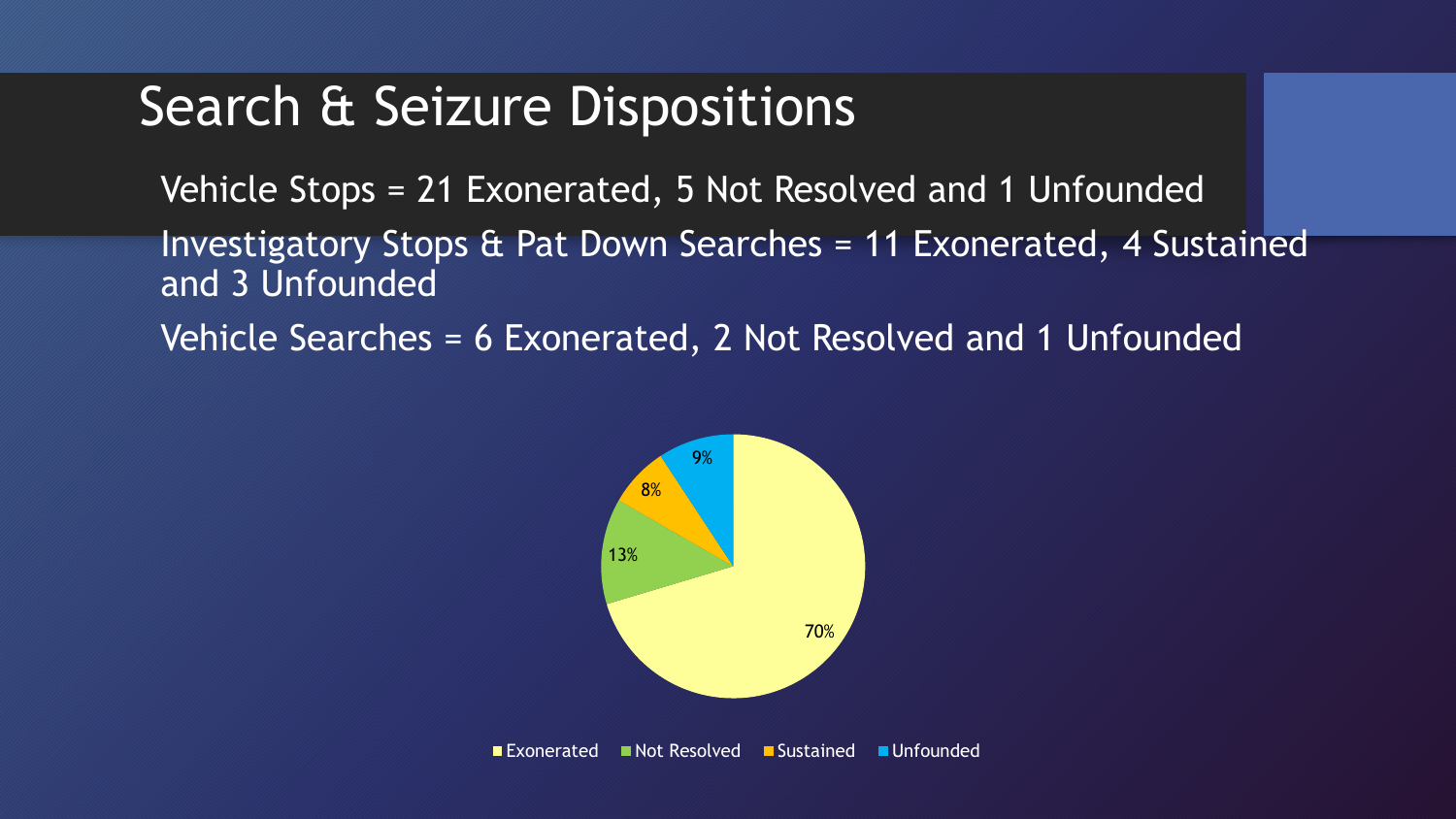### Use of Force Dispositions Total Allegations = 27



■ Exonerated Not Resolved Sustained Unfounded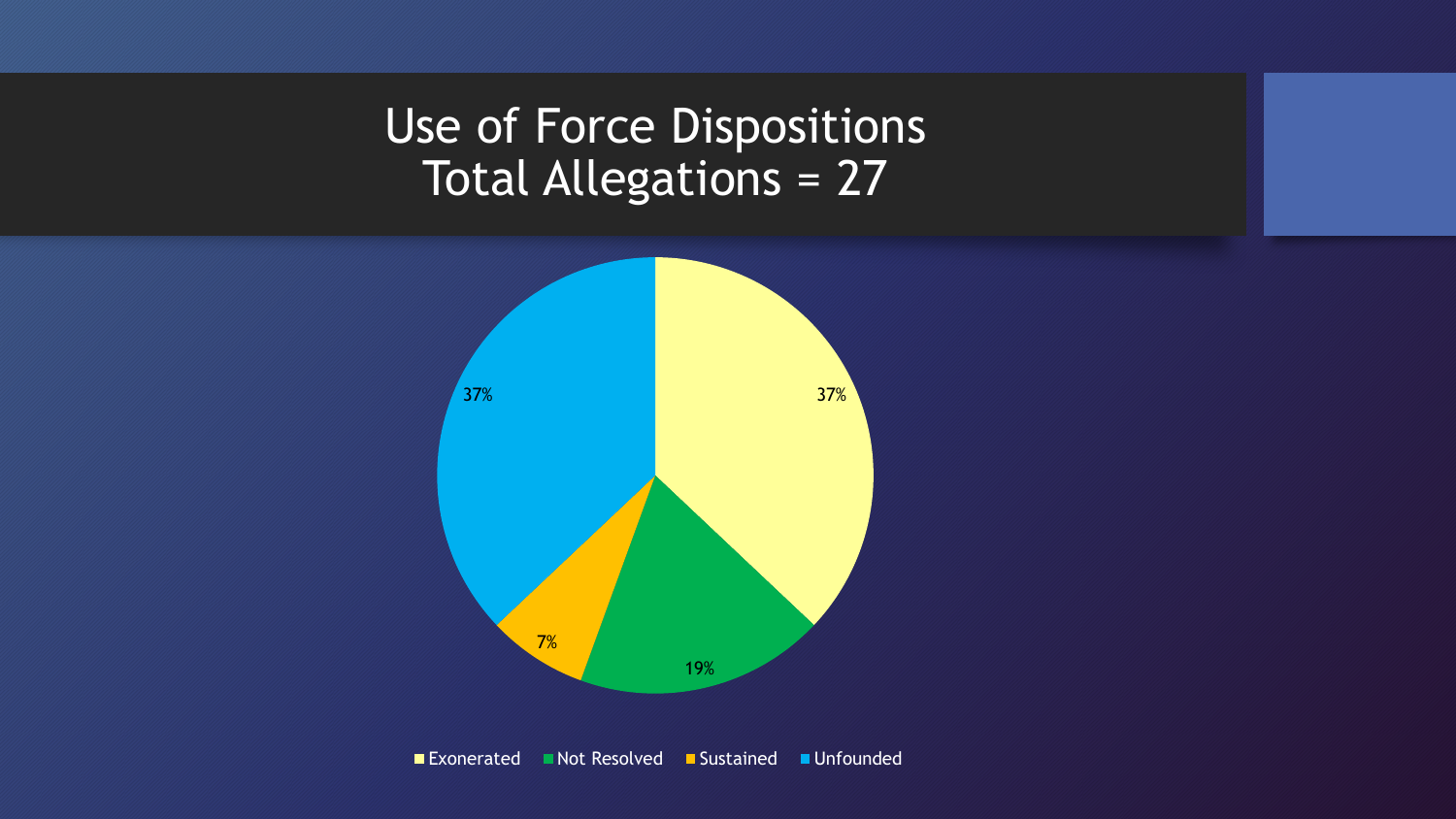### Sustained Complaints Against Police 2015-2019

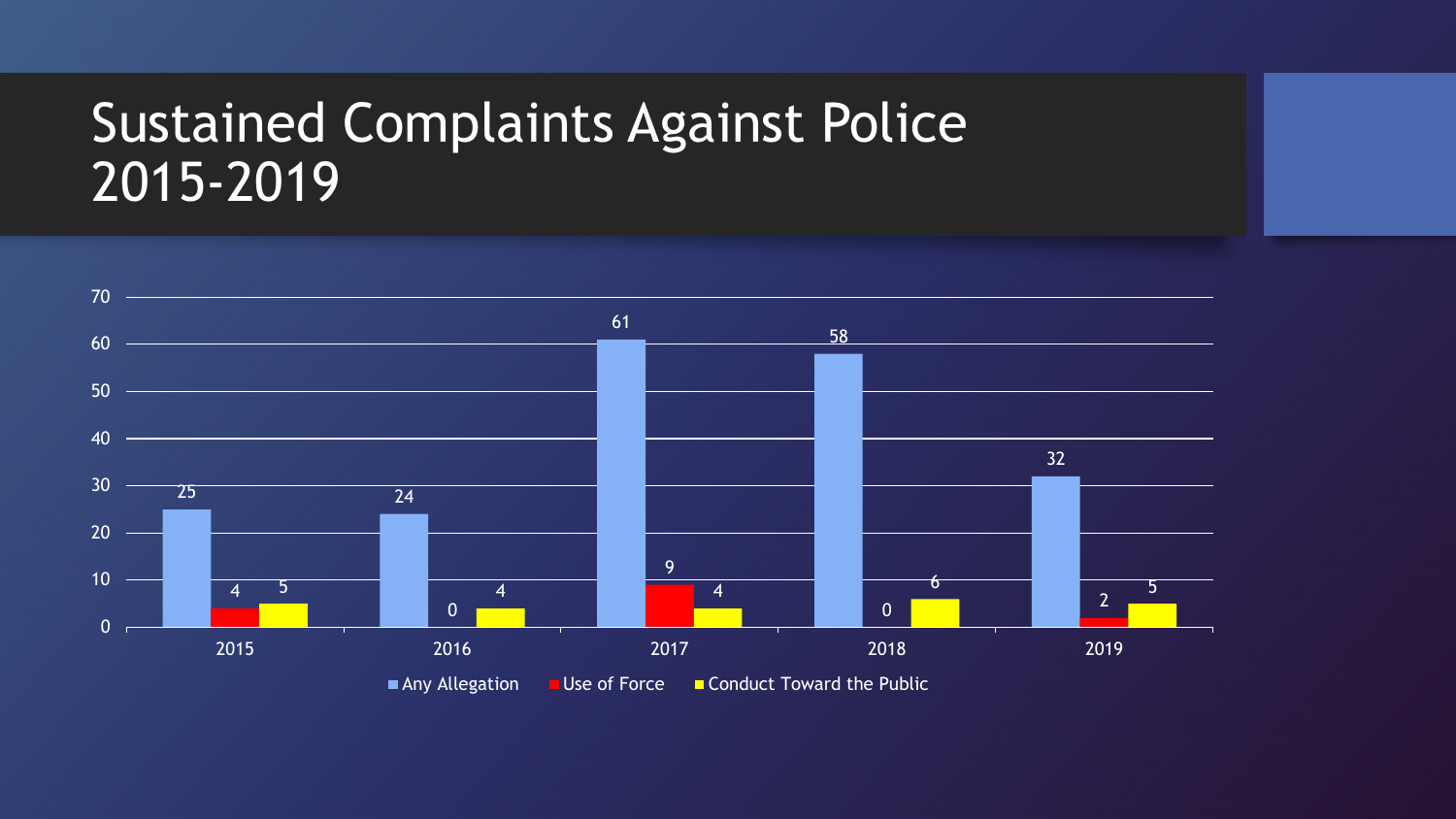### Public Safety Background Investigations

- Initial application, written testing and eligibility lists are developed by the Department of Human Resources & Civil Service.
- Human Resources & Civil Service mail out Candidate Processing Forms (CPFs), with a deadline date, so only those who return the packet are scheduled for  $\dot{}$ MPOETC fitness testing.
- Due to time constraints, most Candidates who return CPFs are run through a variety of database searches, including criminal history, civil suits, credit checkś, social medią, etc prior to a full background investigation being conducted. (This is for police applicants only.)
- Candidates are then scheduled for fitness testing and upon successful completion are subject to a comprehensive background investigation to include a polygraph examination, drug screen and thorough evaluation based on the information provided on their CPF, polygraph admissions and results of online searches.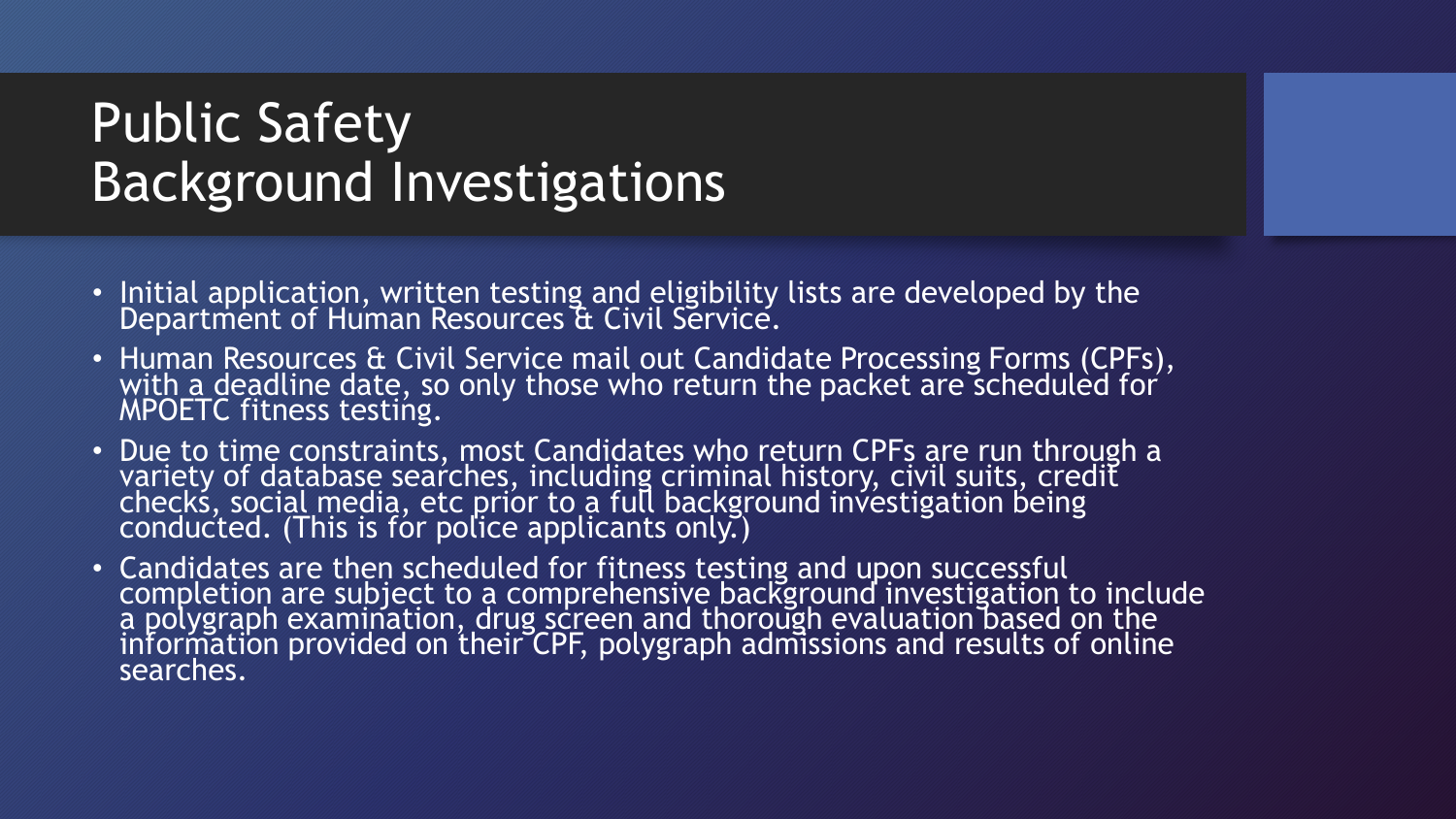### Background Investigations

### POLICE

Preliminary Background Searches = 438

Full Background Investigations =

- April Class  $2019 = 64$
- August Class  $2019 = 83$
- December Class 2019 = 81 Total  $= 228$



**FIRE** 



### EMS

- $1<sup>st</sup>$  Quarter 2019 = 3
- $2<sup>nd</sup>$  Quarter 2019 = 11
- 3<sup>rd</sup> Quarter 2019 = 15
- 4<sup>th</sup> Quarter 2019 = 8

Total =  $37$ 

 $\blacksquare$  Police  $\blacksquare$  Fire  $\blacksquare$  EMS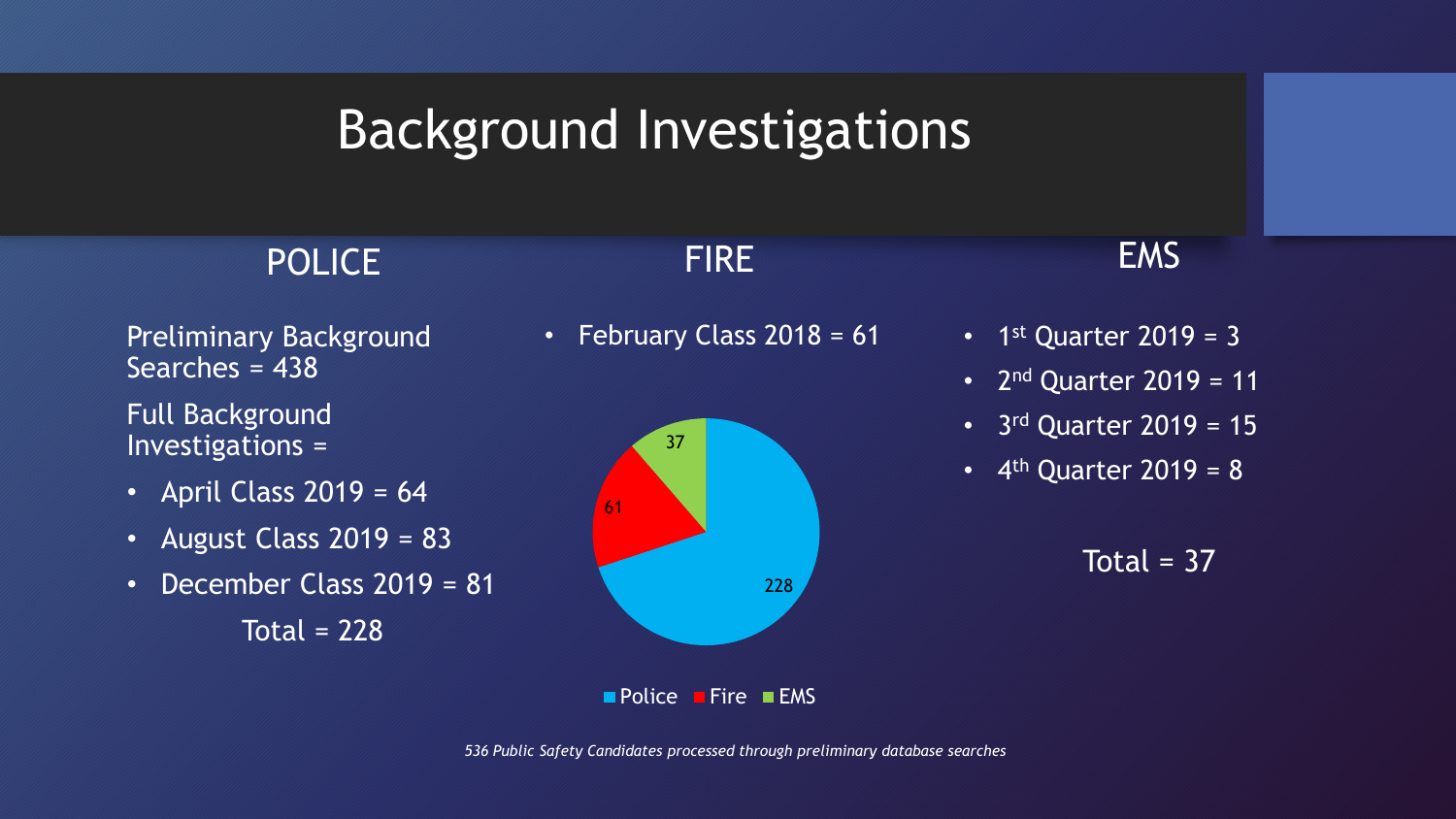### Investigator Training

The Municipal Police Officers Training and Education Commission requires that Internal Affairs investigators complete at least one IA related training annually.

In additional to routine legal updates, in 2019 OMI's investigators attended the following trainings:

- Mid-Atlantic Police Polygraph Cooperative (continuing education)
- First Amendment Summit
- REID Interviewing & Interrogation Techniques
- FBI-LEEDA Managing and Conducting Internal Affairs Investigations
- Background Investigations for Police Applicants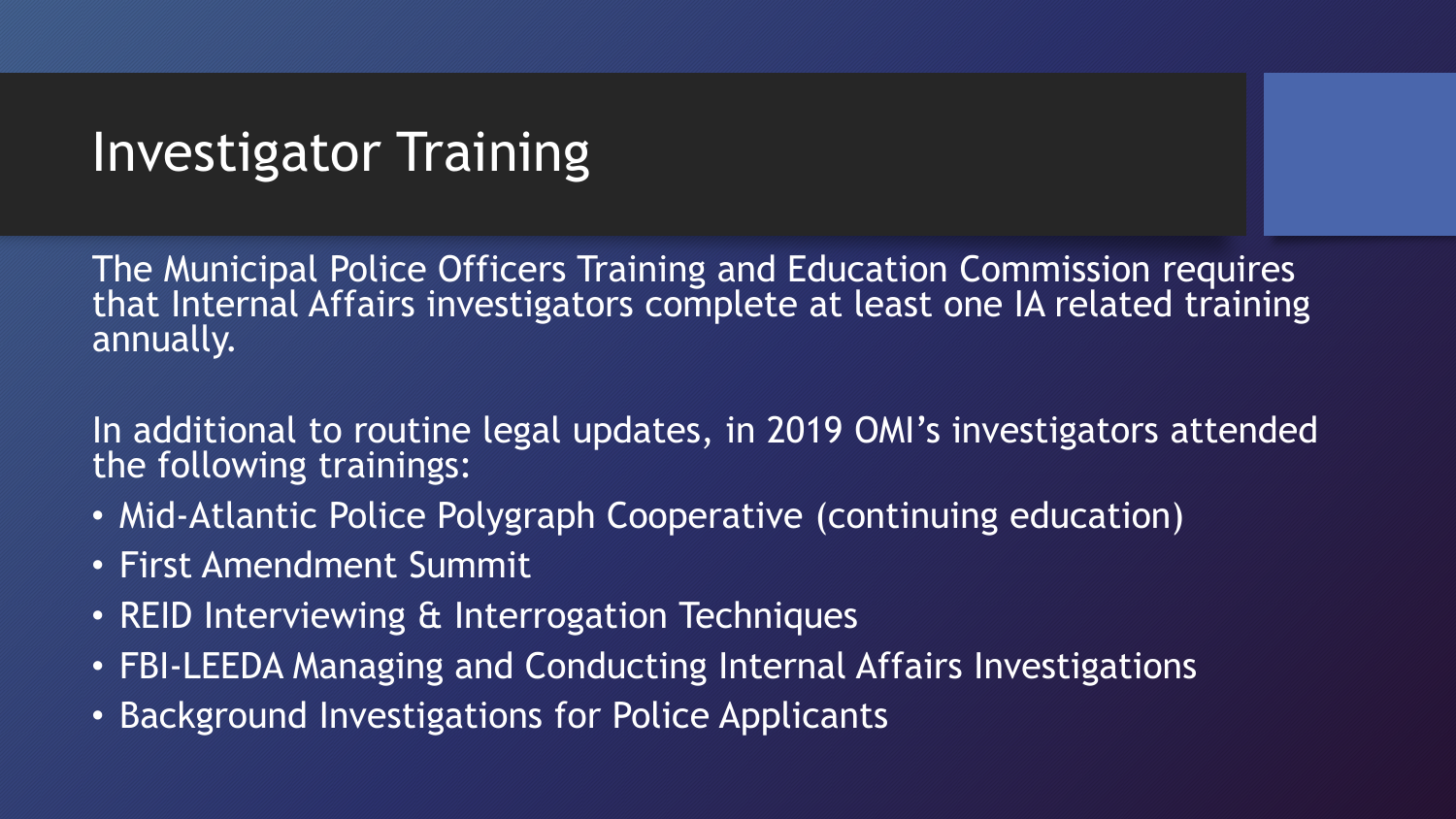### Community Outreach

In 2019, OMI's intern updated the printed materials describing our processes as well as scripting an infomercial for the City Channel (work in progress).



Our goal is to promote community confidence in city government by ensuring that all employees act professionally and in accordance with city policies and procedures. Our mission is to prevent future incidents by encouraging proper training and taking corrective action when training is ignored





**Your City government** has an obligation to serve you with integrity

The City of Pittsburgh's Office of Municipal Investigations (OMI) investigates allegations of misconduct against all city employees, including any uniformed personnel.

- . Our process begins when a civilian files a formal complaint against a City employee who they believe has engaged in misconduct
- . Our team of experienced investigators will gather documents, witness and/or employee statements and other evidence to determine whether misconduct has occured or if City policy has been violated.
- Our findings are then forwarded to the appropriate Bureau Chief or Departmental Director, who will evaluate our findings and decide if disciplinary action is warranted (i.e retraining, suspension, or termination)

In 2019, OMI's staff attended several community events, answering questions and providing information to residents in:

- Manchester
- Hill District
- Brighton Heights
- Point Breeze
- North Side